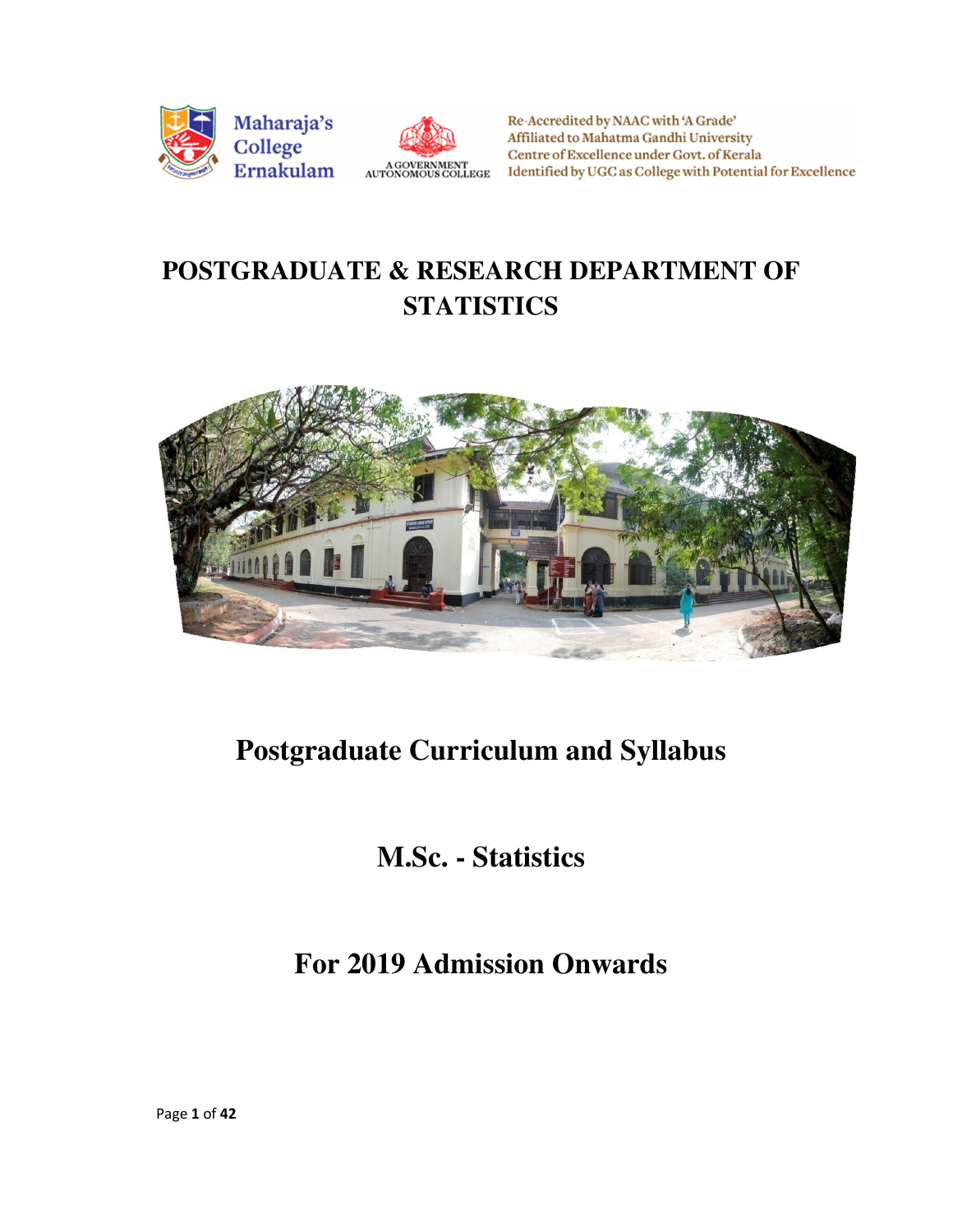# **Maharaja's College, Ernakulam**

**A Government Autonomous College Affiliated to Mahatma Gandhi University, Kottayam** 

**Masters Degree Programme in Statistics (w.e.f. 2019 Admission Onwards)** 

# **Board of Studies in Statistics**

| SI.<br>No. | <b>Name of Member</b>       | <b>Designation</b>         |
|------------|-----------------------------|----------------------------|
| 1.         | Dr. Jayamol K.V.            | Chairman, BoS Statistics   |
| 2.         | Dr. P. G. Sankaran          | <b>External Member</b>     |
| 3.         | <b>Dr. Sebastian George</b> | <b>External Member</b>     |
| 4.         | Dr. Smitha S.               | External Member [Alumni]   |
| 5.         | Dr. Dhanuraj D.             | External Member [Industry] |
| 6.         | Dr. James Kurian            | <b>Internal Member</b>     |
| 7.         | <b>Dr. Angel Mathew</b>     | Internal Member            |
| 8.         | Dr. Priya P. Menon          | <b>Internal Member</b>     |
| 9.         | Sri. Sujith P               | Internal Member            |
| 10.        | Dr. Merlymole Joseph        | <b>Internal Member</b>     |
| 11.        | Dr. Bismi G. Nadh           | Internal Member            |
| 12.        | Dr. Maya S.S                | Internal Member            |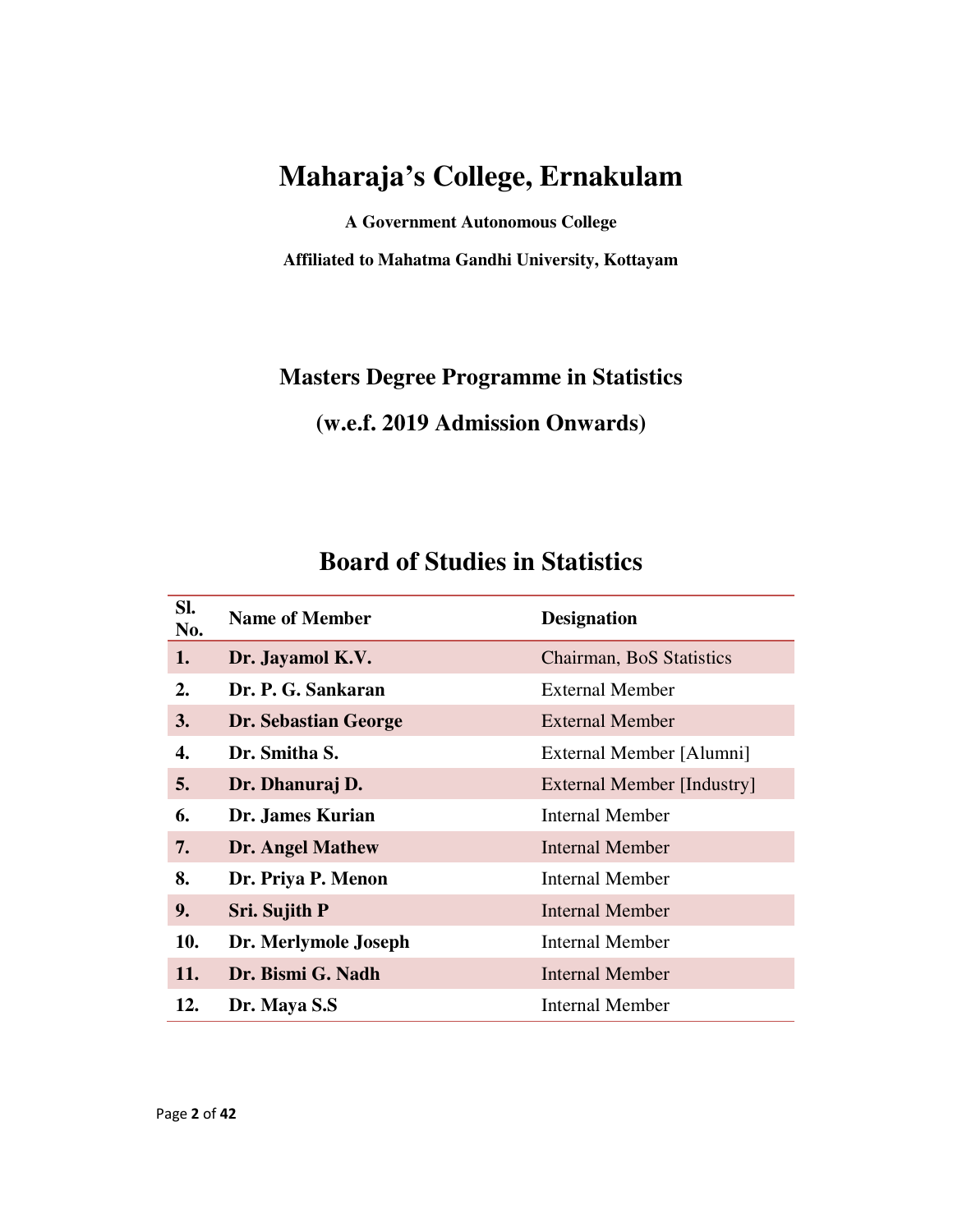# **MAHARAJA'S COLLEGE, ERNAKULAM (A GOVERNMENT AUTONOMOUS COLLEGE) REGULATIONS FOR POST GRADUATE PROGRAMMES UNDER CREDIT SEMESTER SYSTEM (2016 Admission onwards)**

#### **1. SHORT TITLE**

- 1.1. These Regulations shall be called as Post Graduate Regulations (2016) of Maharaja's College (Autonomous) under the Credit Semester System.
- 1.2. These Regulations shall come into force from the Academic Year 2016-2017 onwards.

#### **2. SCOPE**

2.1. The regulation provided herein shall apply to all regular Post-graduate programmes, M.A/M.Sc./M.Com, conducted by Maharaja's College (Autonomous) with effect from the academic year 2016-2017 admission onwards.

#### **3. DEFINITIONS**

- 3.1. 'Programme' means the entire course of study and Examinations.
- 3.2. 'Duration of Programme' means the period of time required for the conduct of the programme. The duration of post-graduate programme shall be of 4 semesters.
- 3.3. 'Semester' means a term consisting of a minimum of 90 working days, inclusive of examination, distributed over a minimum of 18 weeks of 5 working days each.
- 3.4. 'Course' means a segment of subject matter to be covered in a semester. Each Course is to be designed variously under lectures / tutorials / laboratory or fieldwork / seminar / project / practical training / assignments/evaluation etc., to meet effective teaching and learning needs.
- 3.5. 'Credit' (Cr) of a course is a measure of the weekly unit of work assigned for that course in a semester.
- 3.6. 'Course Credit' One credit of the course is defined as a minimum of one-hour lecture /minimum of 2 hours lab/field work per week for 18 weeks in a Semester. The course will be considered as completed only by conducting the end semester examination. The total minimum credits required for completing a PG programme is 80.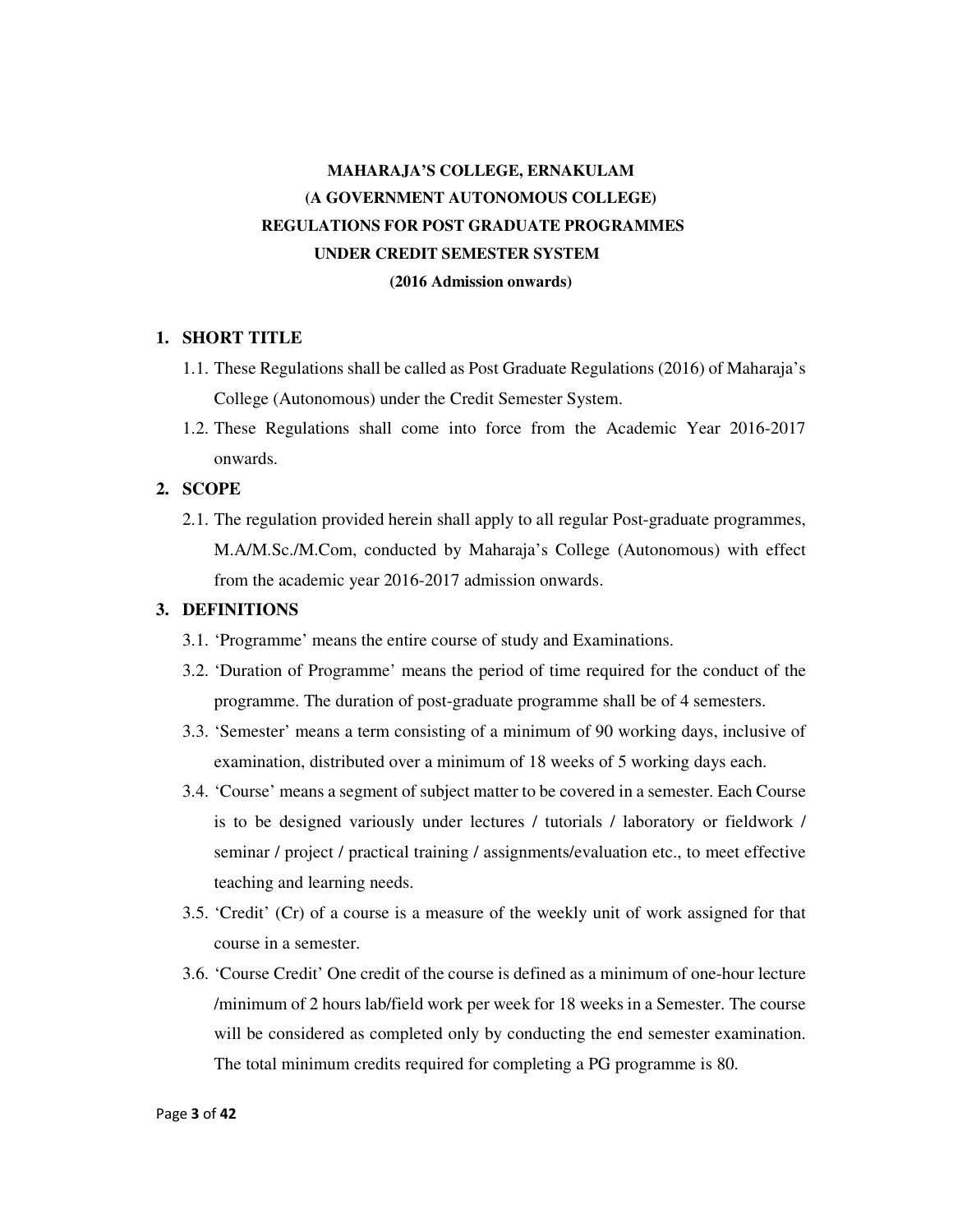- 3.7. 'Programme Core course' means a course that the student admitted to a particular programme must successfully complete to receive the Degree and which cannot be substituted by any other course.
- 3.8. 'Programme Elective course' means a course, which can be substituted, by equivalent course from the same subject and a minimum number of courses is required to complete the programme.
- 3.9. 'Programme Project' means a regular project work with stated credits on which the student undergo a project under the supervision of a teacher in the parent department / any appropriate research center in order to submit a dissertation on the project work as specified.
- 3.10. 'Seminar' means a lecture expected to train the student in self-study, collection of relevant matter from the books and internet resources, editing, document writing, typing and presentation.
- 3.11. 'Evaluation' means every student shall be evaluated by 20% in-semester assessment and 80% end- semester assessment.
- 3.12. 'Repeat course' is a course that is repeated by a student for having failed in that course in an earlier registration.
- 3.13. 'Audit Course' is a course for which no credits are awarded.
- 3.14. 'Parent Department' means the Department which offers a particular Post Graduate programme.
- 3.15. 'Department Council' means the body of all teachers of a Department in a College.
- 3.16. 'Faculty Advisor' is a teacher nominated by a Department Council to coordinate the continuous evaluation and other academic activities undertaken in the Department.
- 3.17. 'Letter Grade' in a course means a letter symbol (S, A+, A, B+, B, C+, C, etc.) which indicates the broad level of performance of a student in a course.
- 3.18. Each letter grade is assigned a 'Grade point' (GP) which is an integer indicating the numerical equivalent of the broad level of performance of a student in a course.
- 3.19. Credit Point (CP) of a course is the value obtained by multiplying the grade point (GP) by the Credit (Cr) of the course CP=GP x Cr.
- 3.20. Extra Credits are additional credits awarded to a student over and above the minimum credits required for a programme for achievements in co-curricular activities carried out outside the regular class hours as directed by the Mahatma Gandhi University.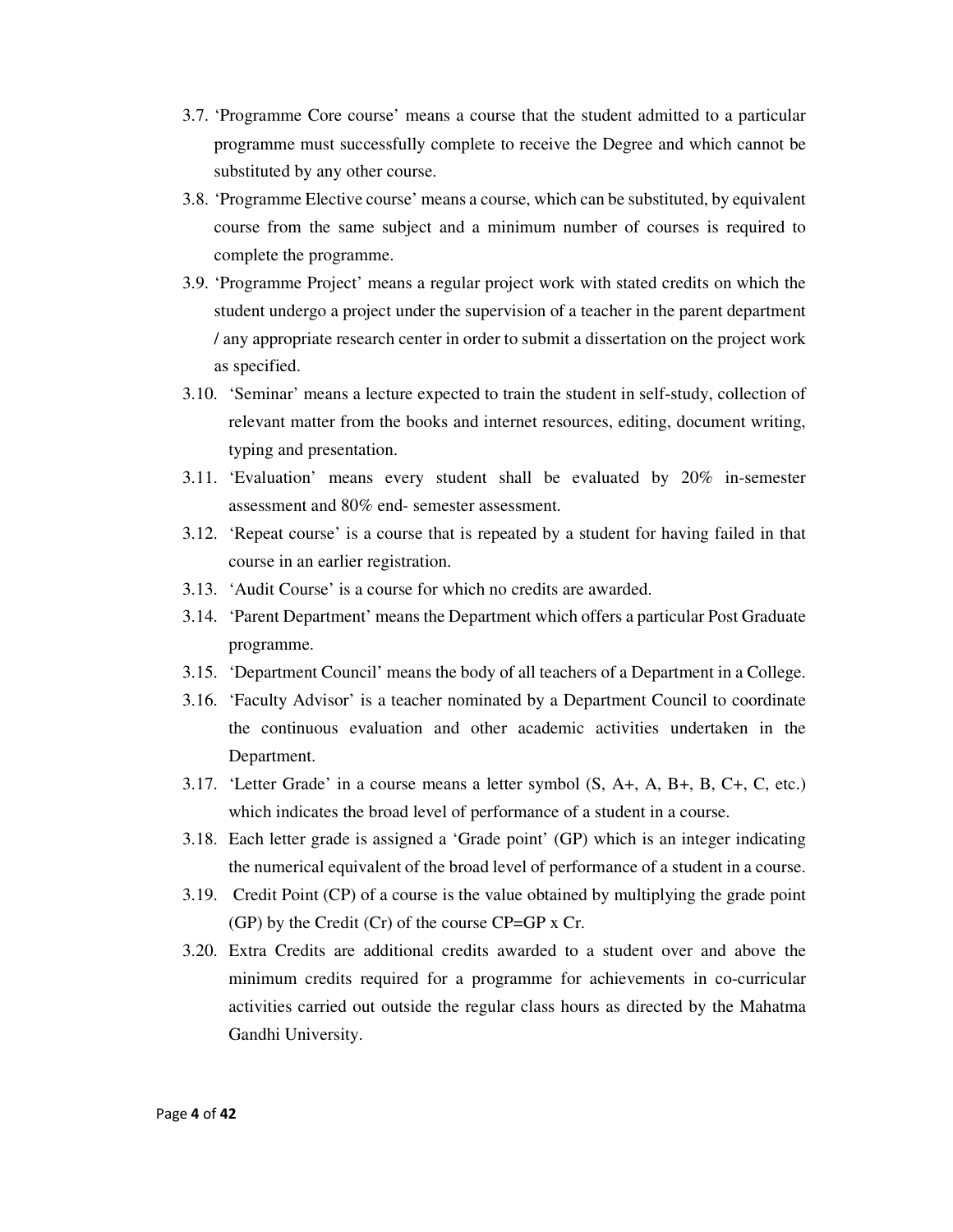- 3.21. Cumulative Grade Point Average (CGPA) is the value obtained by dividing the sum of credit points in all the courses taken by the student for the entire programme by the total number of credits and shall be rounded off to two decimal places.
- 3.22. Grace Marks means marks awarded to course/s, as per the UO's issued from time to time, in recognition of meritorious achievements in NSS/Sports/Arts and cultural activities.

## **4. PROGRAMME STRUCTURE**

- 4.1. Students shall be admitted into Post Graduate programme under the various faculties.
- 4.2. The programme shall include two types of courses, Program Core (C) courses and Program Elective (E) Courses. There shall be a Program Project (P) with dissertation to be under taken by all students. The Programme will also include assignments, seminars / practical, viva (V) etc., if they are specified in the Curriculum.
- 4.3. There shall be various groups of Programme Elective courses for a programme such as Group A, Group B etc. for the choice of students subject to the availability of facility and infrastructure in the institution and the selected group shall be the subject of specialization of the programme.

#### 4.4. **Project work**

- 4.4.1. Project work shall be completed by working outside the regular teaching hours.
- 4.4.2. Project work shall be carried out under the supervision of a teacher in the concerned department.
- 4.4.3. A candidate may, however, in certain cases be permitted to work on the project in an Industrial / Research Organization on the recommendation of the Supervisor.
- 4.4.4. There should be an in-semester assessment and end-semester assessment for the project work.
- 4.4.5. The end-semester evaluation of the Project work is followed by presentation of work including dissertation and Viva-Voce.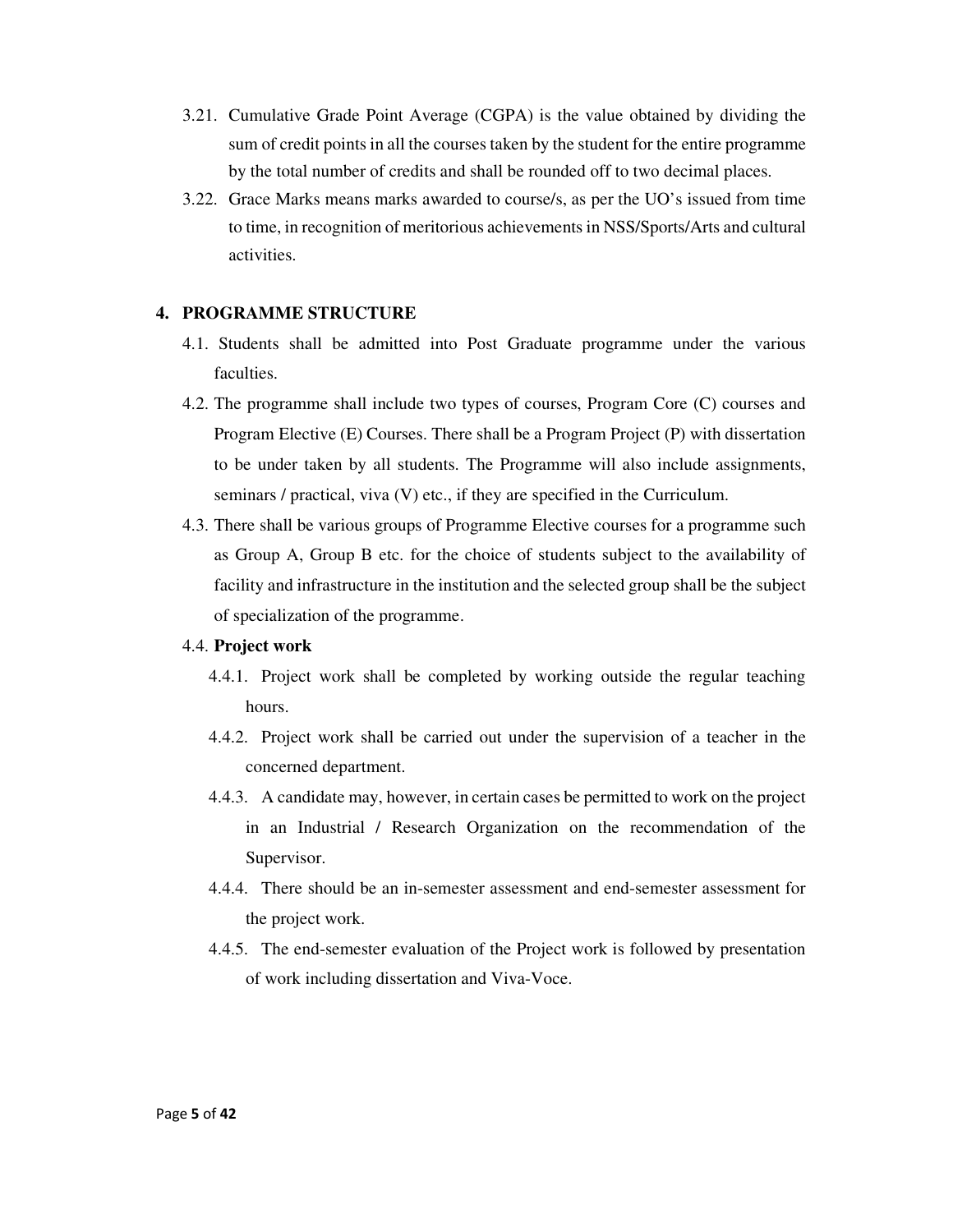#### **4.5. Seminar Lectures**

4.5.1 Every PG student shall deliver one seminar lecture as an internal component for every course. The seminar lecture is expected to train the student in selfstudy, collection of relevant matter from the books and Internet resources, editing, document writing, typing and presentation.

#### **4.6 Test Papers**

4.6.1 Every student shall undergo at least two class tests as an internal component for every course.

#### **4.7 Assignments**

4.7.1 Every student shall submit one assignment as an internal component forevery course.

#### **4.8 Attendance**

- 4.8.1 The attendance of students for each course shall be another component of insemester assessment.
- 4.8.2 The minimum requirement of aggregate attendance during a semester for appearing the end semester examination shall be 75%.
- 4.8.3 Condonation of shortage of attendance to a maximum of 10 days in a semester subject to a maximum of two times during the whole period of Post Graduate Programme.The last date of submitting application form shall be the cut-off date for calculating attendance for determining the condonation of shortage of attendance at the time of registering for end semester examinations
- 4.8.4 If a student represents his/her institution, University, State or Nation in Sports, NSS or Cultural or any other officially sponsored activities such as college union / university union activities, he/she shall be eligible to claim the attendance for the actual number of days participated subject to a maximum of 10 days in a Semester based on the specific recommendations of the Head of the Department and Principal of the College.
- 4.8.5 A student who does not satisfy the requirements of attendance shall not be permitted to take the end-semester examinations.
- 4.8.6 Those students who are not eligible even with condonation of shortage of attendance shall repeat the course along with the next batch.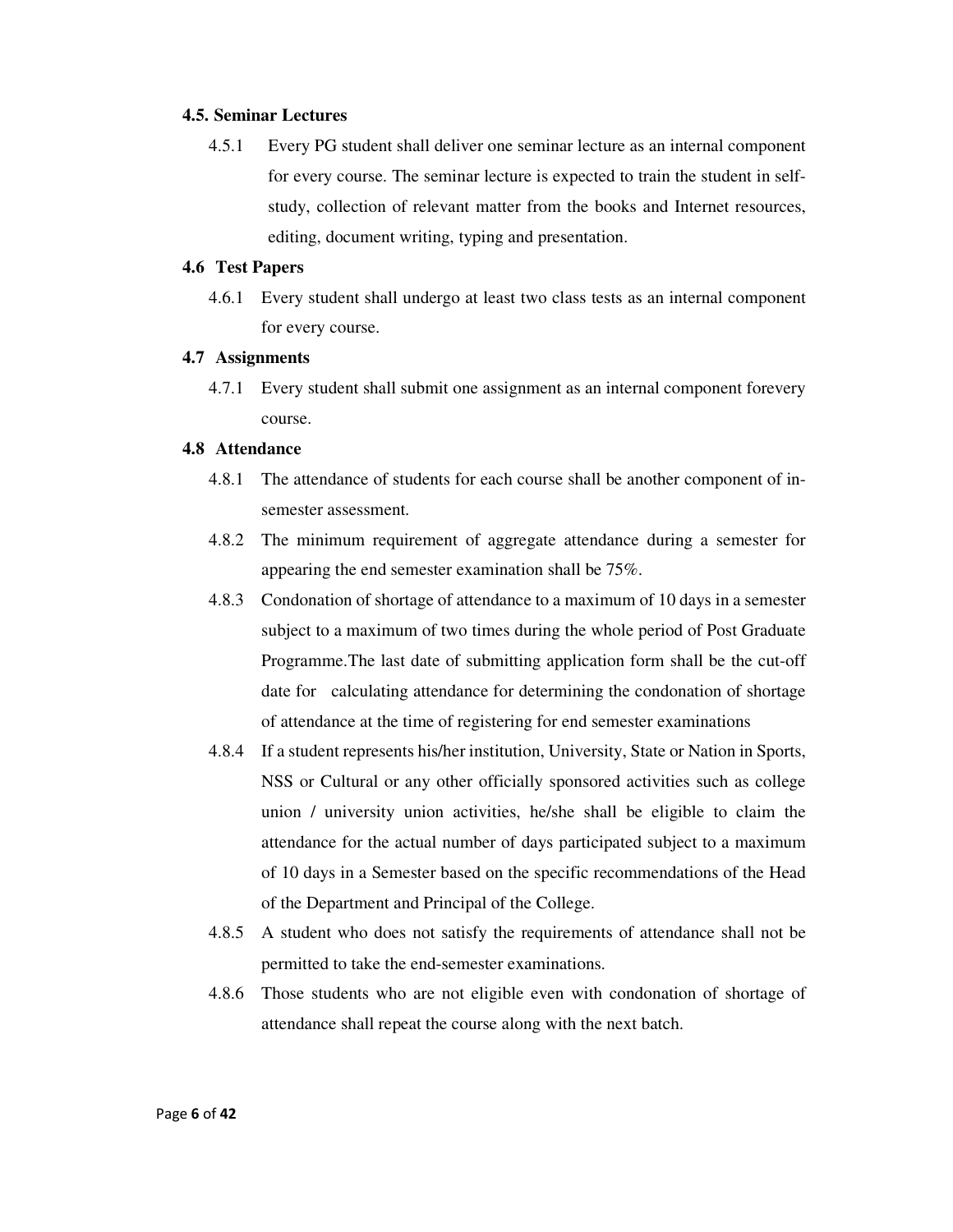#### **4.9 Maximum Credit**

4.9.1 No course shall have more than 4 credits.

#### **4.10 Viva-Voce**

4.10.1 Comprehensive Viva-voce shall be conducted at the end semester of the Programme. Comprehensive Viva-Voce covers questions from all courses in the Programme.

#### **4.11 Alpha numeric code**

4.11.1 Each course shall have an alpha numeric code number which includes abbreviation of the subject in two letters, the semester number, the code of the course and the serial number of the course ('C' for Program Core course, 'E' for Program Elective course, 'O' for Open Elective course, 'P' for Practicals, 'D' for Project/ Dissertation and 'V' for comprehensive Viva).

#### **5. REGISTRATION**

- 5.1. A student shall be permitted to register for the programme at the time of admission.
- 5.2. A student who registered for the course shall complete the course within a period of 8 semesters from the date of commencement of the programme.

#### **6. ADMISSION**

- 6.1. Eligibility and Norms for admission and reservation of seats for various Degree Programmes shall be according to the rules framed by the Mahatma Gandhi University/State Government from time to time.
- 6.2. Candidates for admission to the first semester of the PG programme shall be required to have passed an appropriate Degree Examination of any recognized University or authority accepted by the Academic council of the Maharaja's College.
- 6.3. The candidate has to register all the courses prescribed for the particular semester.
- 6.4. Cancellation of registration is applicable only when the request is made within two weeks from the time of admission.
- 6.5. Students admitted under this programme are governed by the Regulations in force.

#### **7. PROMOTION**

7.1. A student who registers for the end semester examination shall be promoted to the next semester.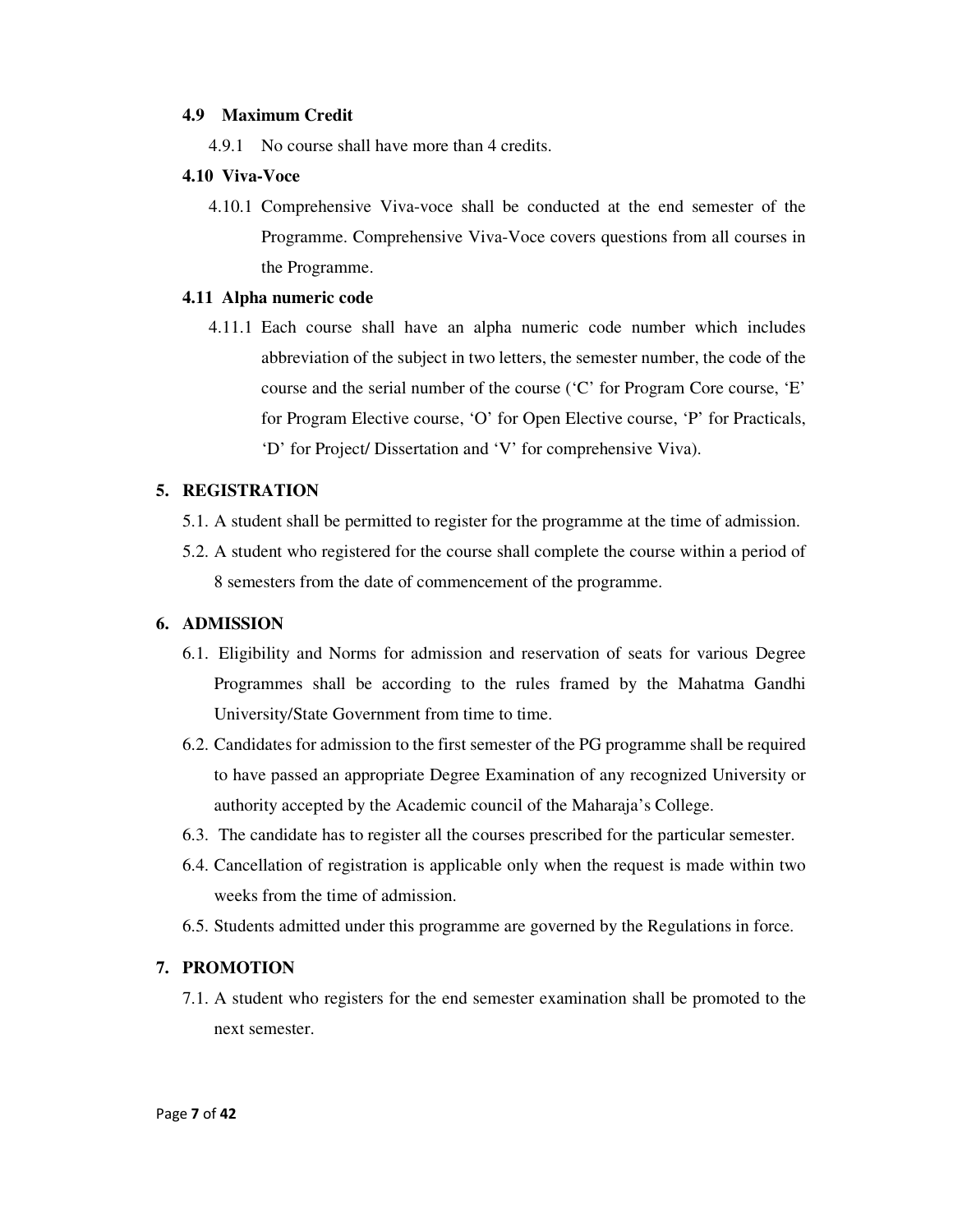#### **8. EXAMINATION**

- 8.1. There shall be end semester examination at the end of each semester.
- 8.2. The answers must be written in English except for those coming under Faculty of Languages.
- 8.3. Practical examinations shall be conducted by the college at the end of even semesters only.
- 8.4. Project evaluation and Viva -Voce shall be conducted at the end of the programme only.
- 8.5. Practical examination, Project evaluation and Viva-Voce shall be conducted by two external examiners.

#### **9. END-SEMESTER EXAMINATION**

- 9.1. The examinations shall normally at the end of each semester. There shall be one endsemester examination of 3 hours duration in each lecture based course and practical course.
- 9.2. A question paper may contain short answer type/annotation, short essay type questions/problems and long essay type questions.

#### **10. EVALUATION AND GRADING**

#### **10.1. Evaluation**

**10.1.1.1** The evaluation scheme for each course shall contain two parts; (a) in-semester evaluation and (b) end-semester evaluation. 20 marks shall be given to insemester evaluation and the remaining 80 marks to end-semester evaluation. Both in-semester and end semester evaluation shall be carried out by using in mark system. Both internal and external marks are to be mathematically rounded to the nearest integer.

#### **10.1.2 Internal evaluation**

**10.1.2.1** The internal evaluation shall be based on predetermined transparent system involving periodic written tests, assignments, seminars and attendance in respect of theory courses and based on written tests, lab skill/records/viva and attendance in respect of practical courses. The marks assigned to various components for in-semester evaluation is as follows.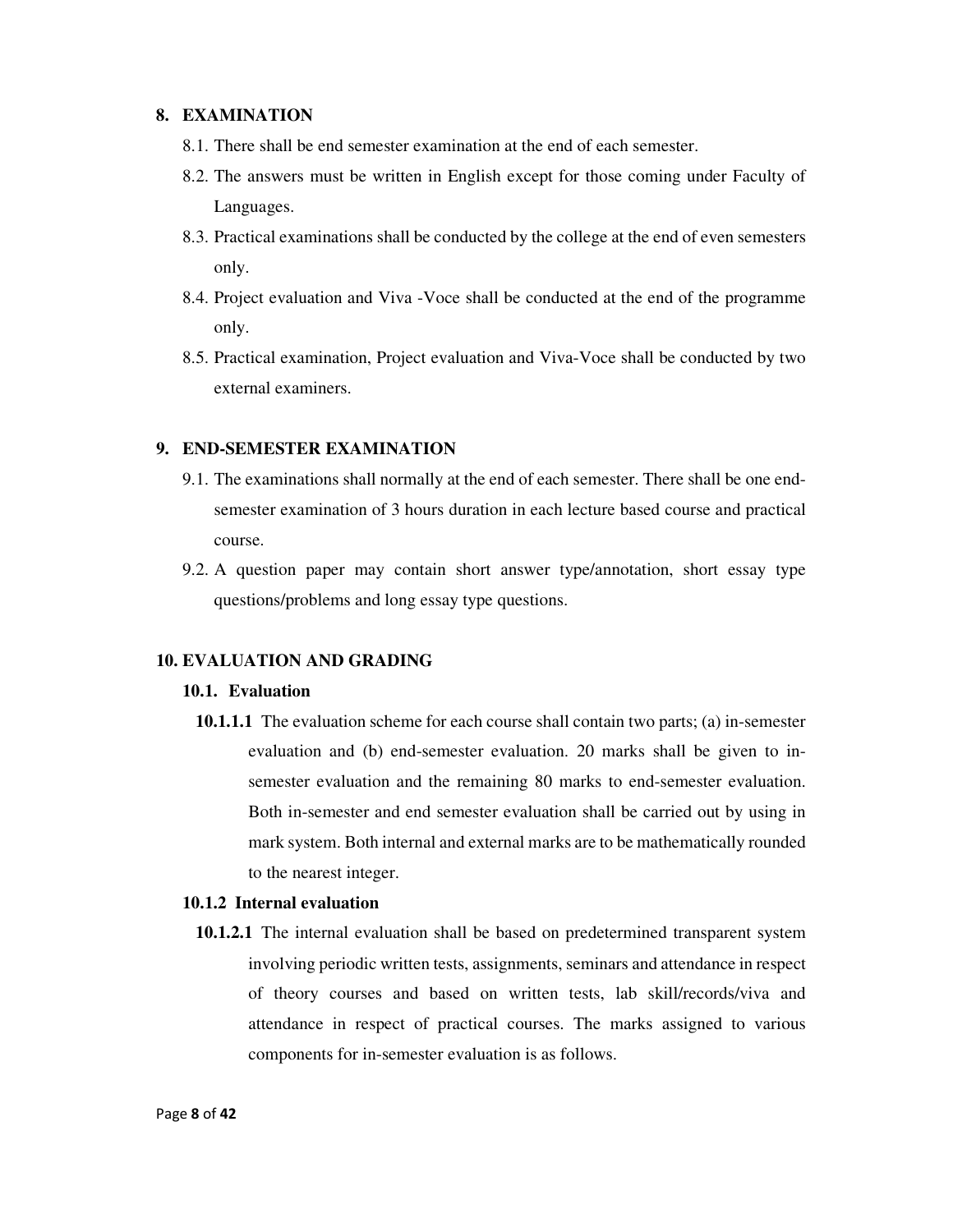| <b>Components</b>            | <b>Component Marks</b> |  |
|------------------------------|------------------------|--|
| Assignment                   |                        |  |
| Seminar                      |                        |  |
| Two Test papers <sup>*</sup> |                        |  |
| Attendance                   |                        |  |
| Total                        |                        |  |

**Components of In-semester Evaluation (For theory)** 

\*Marks of Test Papers shall be the average

#### **Components of In-semester Evaluation (For Practical)**

| <b>Components</b>      | <b>Component Marks</b> |
|------------------------|------------------------|
| Attendance             |                        |
| Laboratory Involvement |                        |
| Written/Lab Test       |                        |
| Record*                |                        |
| Viva                   |                        |
| Total                  |                        |

\*Marks awarded to Record should be related to number of experiments recorded

#### **a) Evaluation of Attendance**

| % of attendance | Mark |
|-----------------|------|
| 91 and above    |      |
| 81 to 90        |      |
| 76 to 80        |      |
|                 |      |
| - 75            |      |

(Decimals are to be rounded to the next higher whole number)

#### **b) Evaluation of Assignment**

| <b>Components</b> | <b>Marks</b> |
|-------------------|--------------|
| Punctuality       |              |
| Content           |              |
| Conclusion        |              |
| Reference/Review  |              |
| Total             |              |

## **c) Evaluation of Seminar**

| <b>Components</b> | <b>Marks</b> |
|-------------------|--------------|
| Content           |              |
| Presentation      |              |
| Reference/Review  |              |
| Total             |              |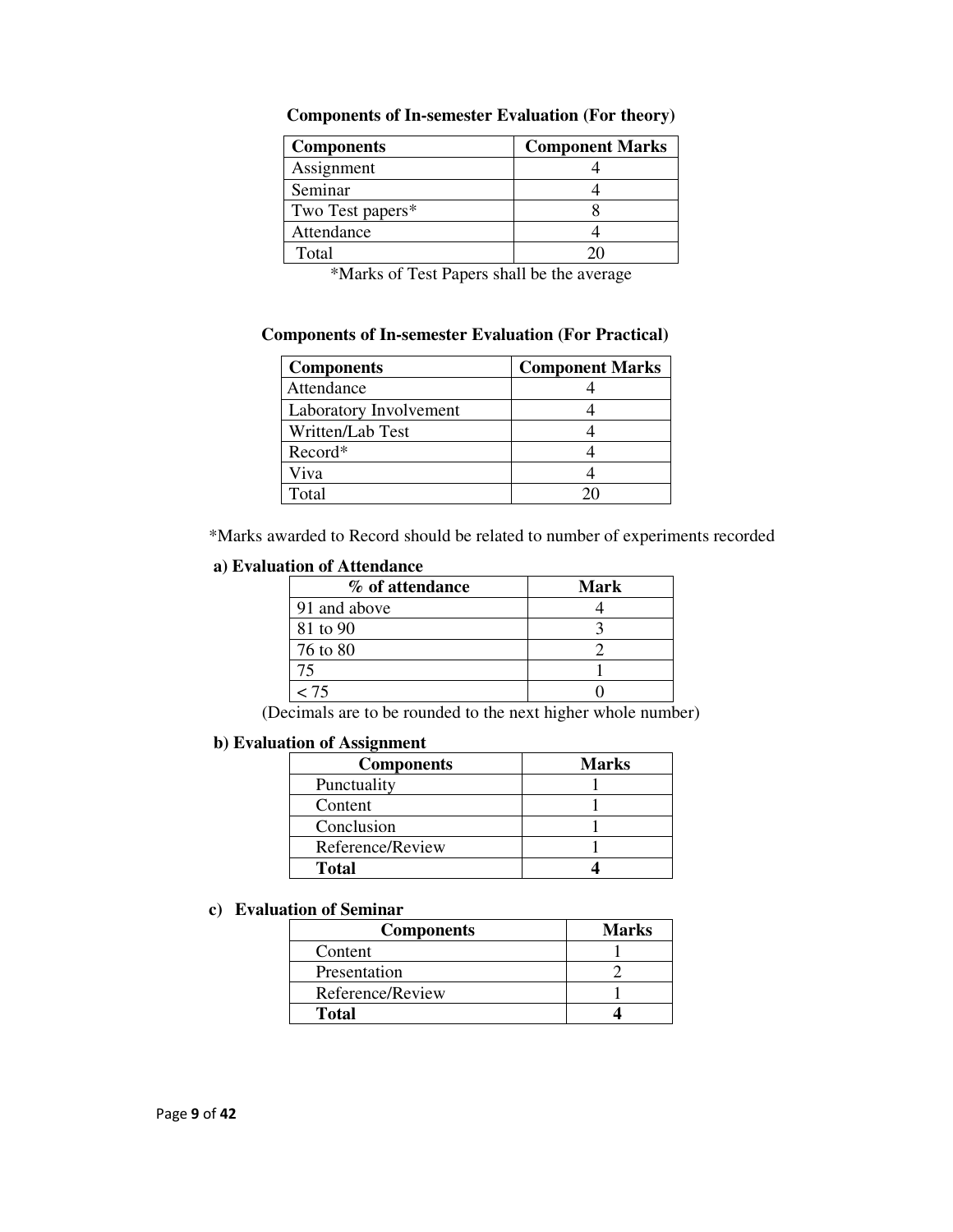#### **d) Evaluation of Project**

| <b>Components of Project Evaluation</b> | Marks |
|-----------------------------------------|-------|
| In Semester evaluation                  | 20    |
| <b>End Semester Dissertation</b>        | 50    |
| End Semester Viva-Voce                  | 30    |
| Total                                   | 100   |

#### **e) In-semester Evaluation of Project**

| <b>Components</b>               | <b>Marks</b> |
|---------------------------------|--------------|
| Topic/Area selected             |              |
| Experimentation/Data collection |              |
| Punctuality                     |              |
| Compilation                     |              |
| Content                         |              |
| Presentation                    |              |
| Total                           | 20           |

- **10.1.2.2** To ensure transparency of the evaluation process, the in-semester marks awarded to the students in each course in a semester shall be published on the notice board at least one week before the commencement of external examination. There shall not be any chance for improvement for in semester marks.
- **10.1.2.3** The course teacher and the faculty advisor shall maintain the academic record of each student registered for the course and a copy should be kept in the college for at least one year for verification.

#### **10.1.3 End-Semester Evaluation:**

**10.1.3.1** The end-semester evaluation in theory courses is to be conducted by the college with question papers set by external experts. The answers must be written in English except those for the Faculty of Languages. There shall be double evaluation for all the answer script, the first valuation shall be carried out by the internal examiner and the second by the external examiner. The answer scripts valued by the Internal Examiner should be rechecked by the Chairman/chief examiner of the concerned subject. The final mark is taken as the average of the above two marks. Any decimal in this case shall be rounded off to the next higher digit."The evaluation of the answer scripts shall be done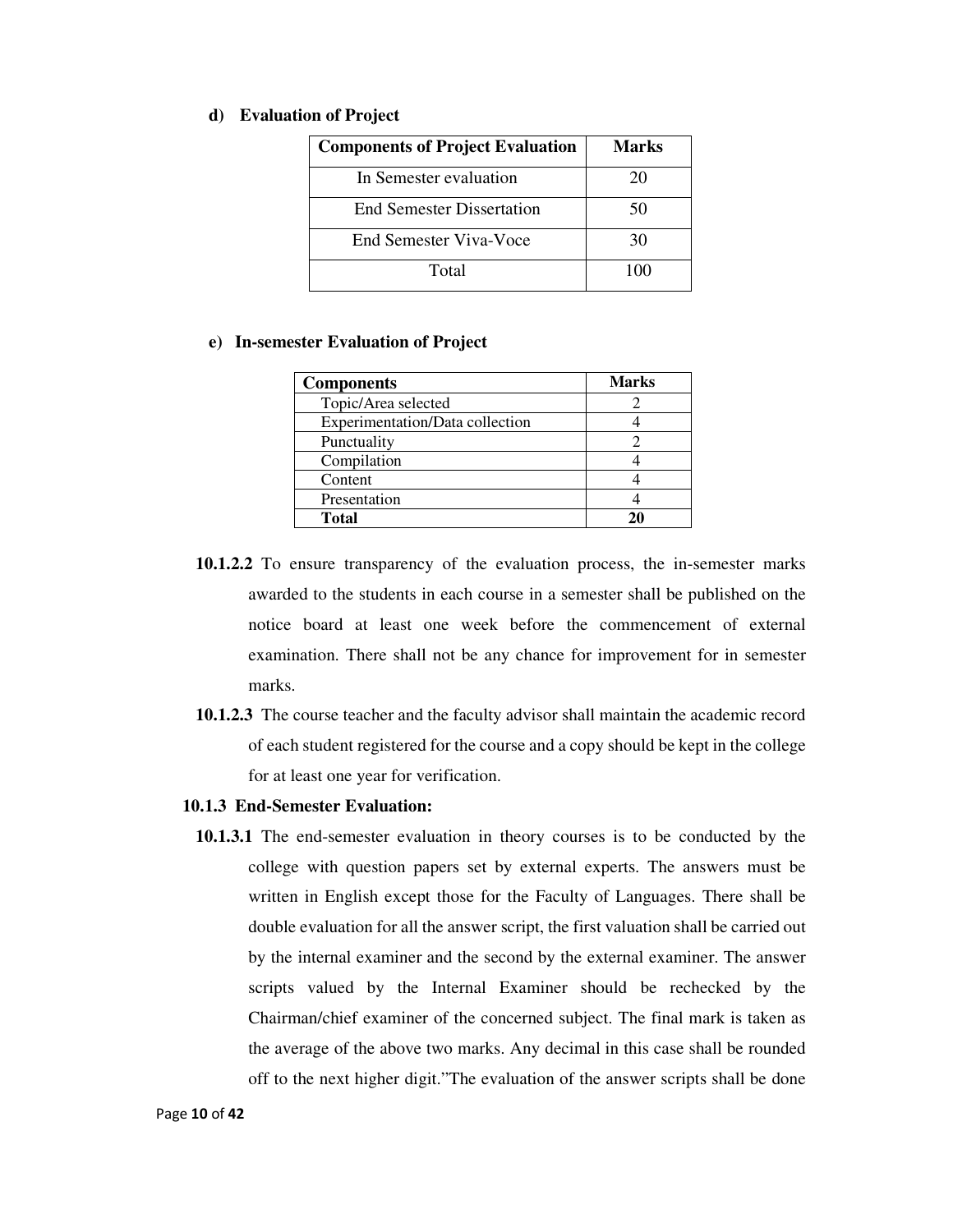by examiners based on a well-defined scheme of valuation. The end-semester evaluation shall be done immediately after the examination preferably through Centralized Valuation.

- **10.1.3.2** In case double valuation system, the candidates can request for Challenge Valuation on the payment of fee. The fee will be refunded if the difference in mark in the second valuation (done jointly by two examiners) is more than 15% of the maximum mark for the paper. However, candidates will be awarded the marks scored in the revaluation if it is higher than the existing marks."
- **10.1.3.3** Photocopies of the answer scripts of the external examination shall be made available to the students for scrutiny on request and revaluation/scrutiny of answer scripts shall be done as per the request of the candidate by paying fees.
- **10.1.3.4** The question paper should be strictly on the basis of model question paper set by BOS and there shall be a combined meeting of the question paper setters for scrutiny and finalization of question paper. Each set of question should be accompanied by its answer scheme for valuation.

#### **10.1.3.5 Pattern of Questions**

10.1.3.5.1 The question setter shall ensure that questions to course should satisfy weightage to objectives and weightage to difficulty levels.

| <b>Weightage to Objectives</b> |      | Weightage to difficulty lev |    |
|--------------------------------|------|-----------------------------|----|
| <b>Objectives</b>              | $\%$ | Level of difficulty         | %  |
| Understanding                  | 25   | Easy                        | 20 |
| <b>Critical Evaluation</b>     | 50   | Average                     | 60 |
| Application                    |      | <b>Difficult</b>            |    |

| <b>Weightage to Objectives</b> |    |  | <b>Weightage to difficulty levels</b> |    |  |
|--------------------------------|----|--|---------------------------------------|----|--|
| <b>Objectives</b>              | %  |  | Level of difficulty                   |    |  |
| Understanding                  |    |  | Easv                                  |    |  |
| itical Evaluation              | 50 |  | Average                               | hU |  |
| Application                    |    |  | Difficult                             |    |  |

10.1.3.5.2 Question paper setters shall also submit a detailed scheme of evaluation along with the question paper. A question paper shall be a judicious mix of objective type, short answer type, short essay type /problem solving type and long essay type questions.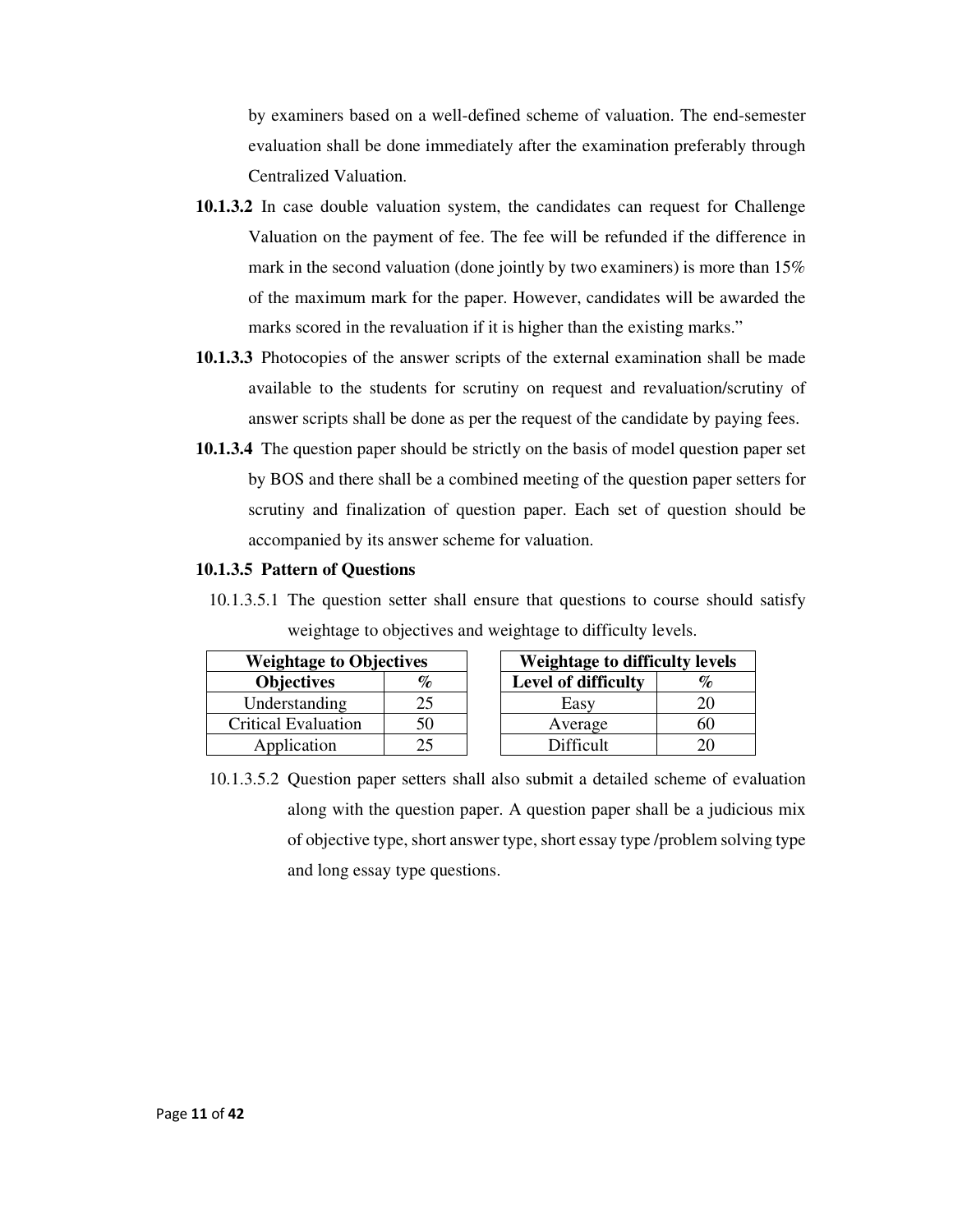|              | Total no. of<br>questions | Number of<br>questions to<br>be answered | Marks of<br>each<br>question | Total<br>marks | Remarks                                                                |
|--------------|---------------------------|------------------------------------------|------------------------------|----------------|------------------------------------------------------------------------|
|              | 12                        | 10                                       | $\overline{2}$               | 20             | of<br>each<br>Answer<br>shall<br>question<br>not<br>exceed 3 sentences |
|              | 10                        | 6                                        | 5                            | 30             | of<br>each<br>Answer<br>shall<br>question<br>not<br>exceed 1 page      |
|              | 4                         | 2                                        | 15                           | 30             | of<br>each<br>Answer<br>shall<br>question<br>not<br>exceed 4 pages     |
| <b>TOTAL</b> | 26                        | 18                                       | $\mathbf{x}$                 | 80             |                                                                        |

 **Pattern of questions for end semester examination** 

#### **10.2 Grades for Courses**

For all courses (theory & practical), grades are given on a 10-point scale based on the total percentage of marks *(ISA+ESA)* as given below

| <b>GPA</b>                 | Grade                  | <b>Grade Point(GP)</b> |
|----------------------------|------------------------|------------------------|
| Equal to 9.5 and above     | Outstanding            |                        |
| Equal to 8.5 and below 9.5 | $A+$ Excellent         |                        |
| Equal to 7.5 and below 8.5 | A Very Good            |                        |
| Equal to 6.5 and below 7.5 | B+ Good                |                        |
| Equal to 5.5 and below 6.5 | <b>B</b> Above average |                        |
| Equal to 4.5 and below 5.5 | Average<br>$C+$        |                        |
| Equal to 4.0 and below 4.5 | Pass                   |                        |
| Below 4.0                  | Failure<br>F           |                        |

## **11. CREDIT POINT AND CREDIT POINT AVERAGE**

 **Credit Point (***CP***)** of a course is calculated using the formula

 *CP = C × GP, where C = Credit; GP = Grade point*

**Semester Grade Point Average** (*SGPA*) of a Semester is calculated using the formula

```
SGPA= TCP/TC, where TCP = Total Credit Point of that Semester;
```
 *TC = Total Credit of that Semester* 

**Cumulative Grade Point Average** *(CGPA)* of a Programme is calculated using the

formula

*CGPA =∑(TCP ×TC)÷∑TC* 

*CGPA* shall be rounded off to two decimal places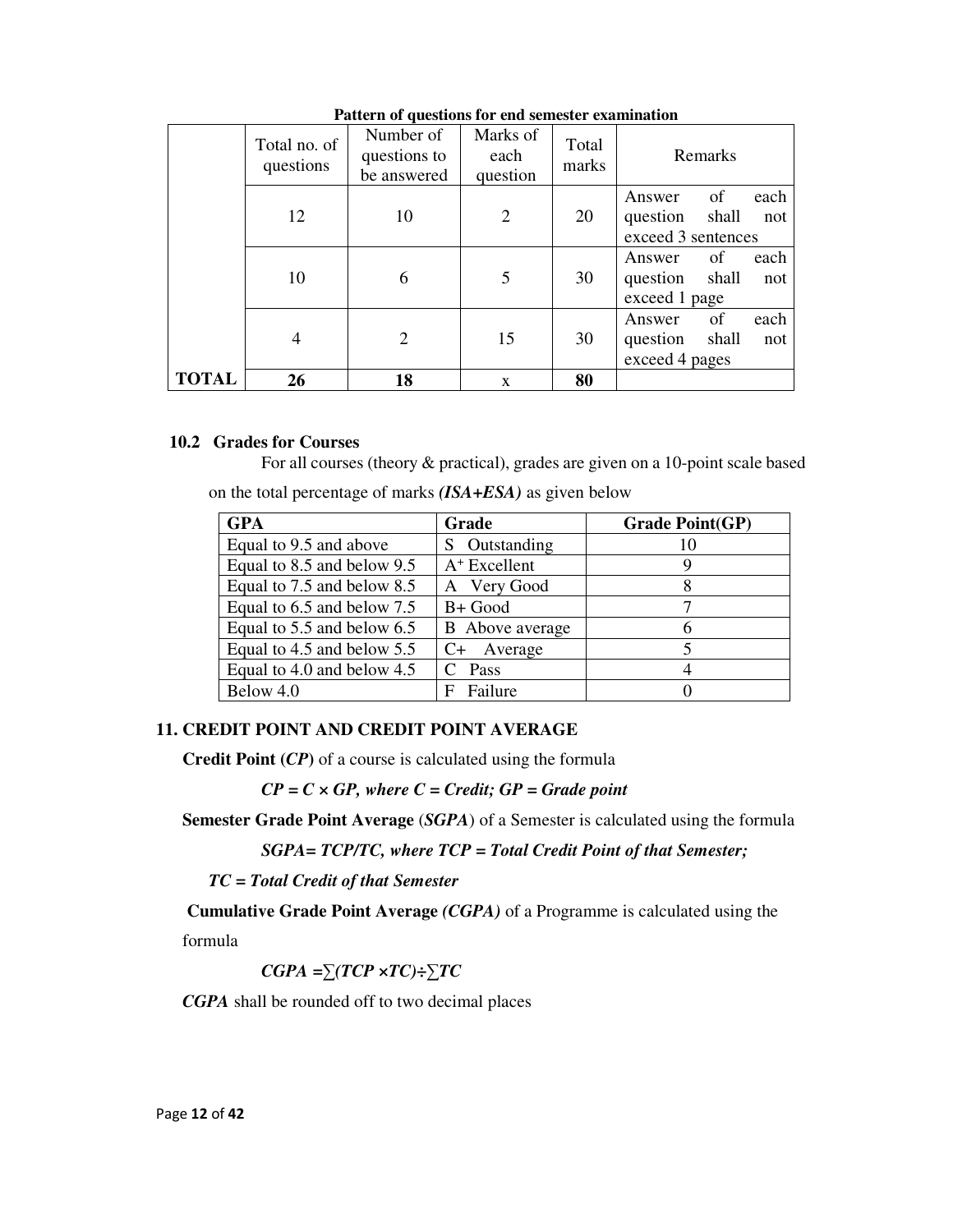| <b>GPA</b>                 | Grade                  |
|----------------------------|------------------------|
| Equal to 9.5 and above     | S Outstanding          |
| Equal to 8.5 and below 9.5 | $A+$ Excellent         |
| Equal to 7.5 and below 8.5 | A Very Good            |
| Equal to 6.5 and below 7.5 | B+ Good                |
| Equal to 5.5 and below 6.5 | <b>B</b> Above average |
| Equal to 4.5 and below 5.5 | C+ Average             |
| Equal to 4.0 and below 4.5 | Pass                   |
| Below 4.0                  | Failure<br>F           |

**12. Grades for the different semesters and overall programme are given based on the corresponding CPA as shown below:** 

- **12.1.** A separate minimum of 40% marks each for in-semester evaluation and end semester examination (for both theory and practical) and aggregate minimum of 40% (**C** Grade) are required to pass for a course. For the successful completion of semester, a student should pass all courses and score a minimum SGPA of 4.0. However, a student is permitted to move to the next semester irrespective of his/her SGPA. To pass in a programme, a separate minimum of Grade **C** is required for all the individual courses. If a candidate secures **F** Grade for any one of the courses offered in a Semester/ Programme only **F** grade will be awarded for that Semester/Programme until he/she improves this to **C** grade or above within the permitted period. Candidates who secures **C (CGPA)** grade and above shall be eligible for higher studies.
- **12.2.** A candidate who has not secured minimum marks/credits in internal examinations can re-do the same registering along with the end-semester examination for the same semester, subsequently.
- **12.3.** A student who fails to secure a minimum marks/grade for a pass in a course will be permitted to write the examination along with the next batch.
- **12.4. There will be no supplementary examinations.** A candidate will be permitted to improve the marks/CGPA of a programme within a continuous period of four semesters immediately following the completion of the programme. If a candidate opts for the betterment of a programme, he/she has to appear for the entire semester. The consolidation of marks/grade/grade points after the betterment examination is limited to one time.

#### **13. AWARD OF DEGREE**

The successful completion of all the courses with CGPA of  $\degree$ C' (40%) shall be the minimum requirement for the award of the degree.

#### Page **13** of **42**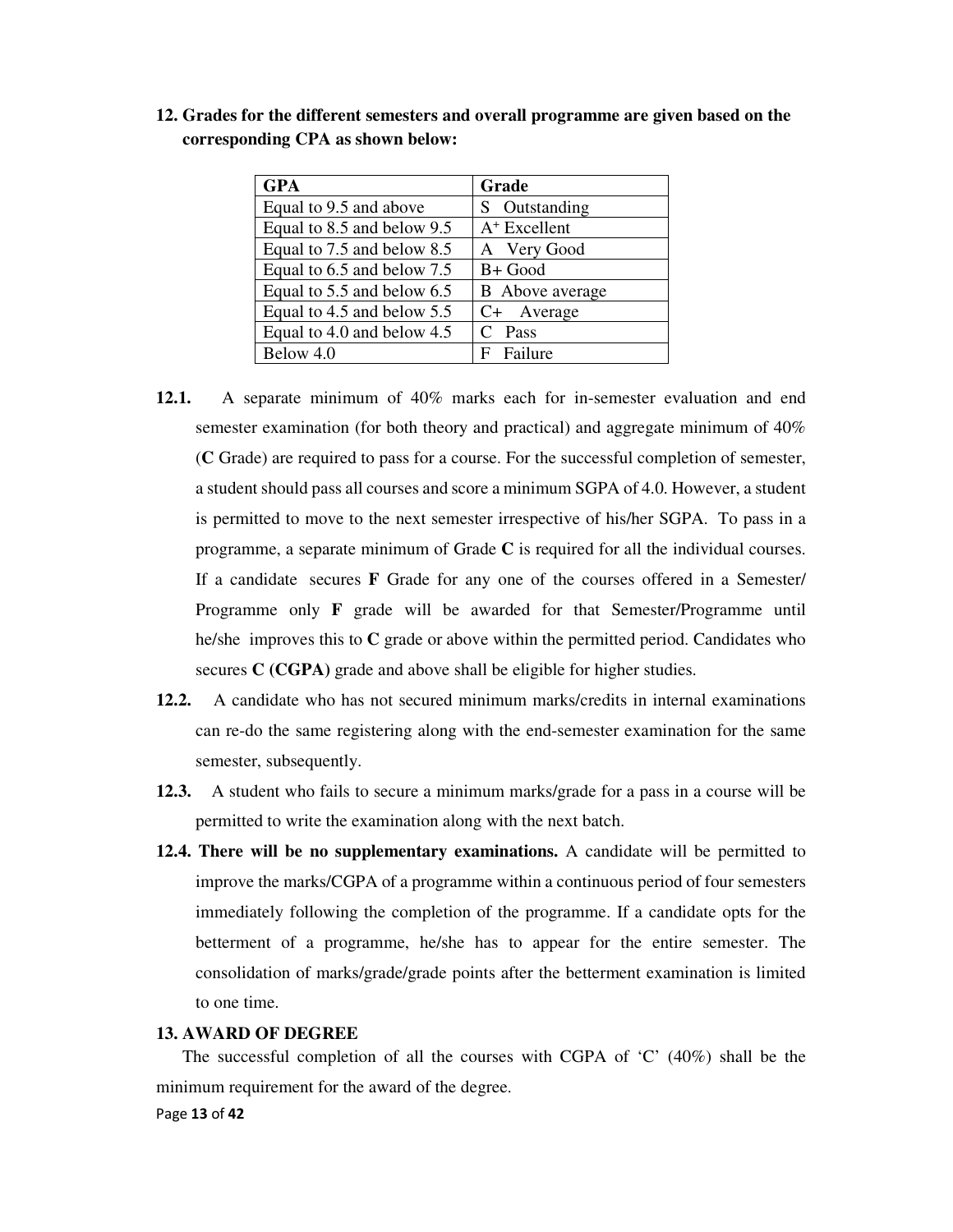#### **14. GRIEVANCES REDRESS COMMITTEE**

 The College shall form a Grievance Redress Committee in each Department comprising of course teacher and one senior teacher as members and the Head of the Department as Chairman. The Committee shall address all grievances relating to the insemester assessment grades of the students. There shall be a college level Grievance Redress Committee comprising of Faculty advisor, two senior teachers and the Principal as Chairman.

**ଜଙ୍ଗଙ୍ଗଙ୍ଗଙ୍ଗ**ଶ୍ୟେଶ୍ୟକ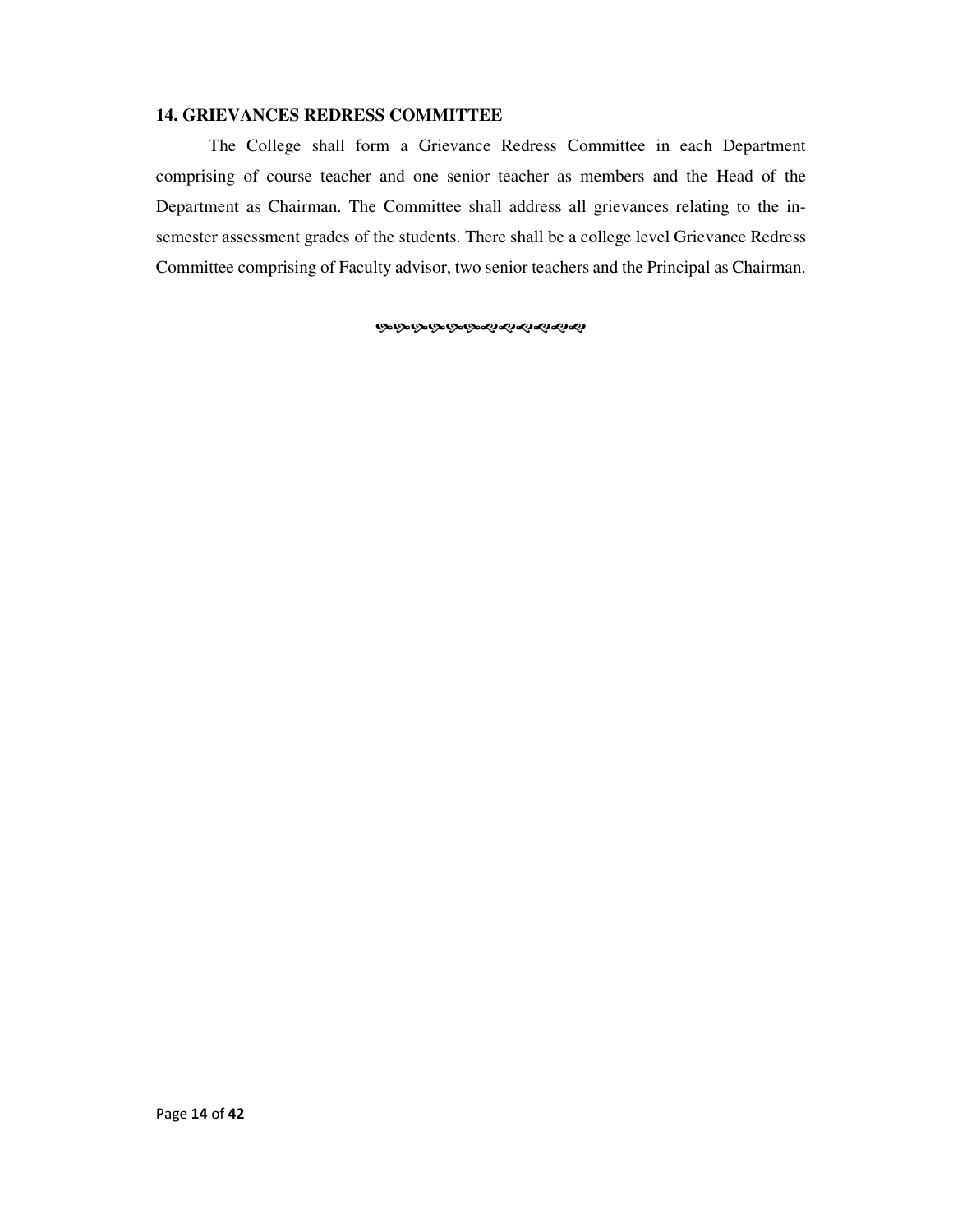# **Masters of Science in Statistics Programme Structure & Syllabi for MSc. Statistics**

#### **(With effective from the academic year 2019 admission onwards)**

#### **Overview**

M.Sc. Statistics is a Postgraduate degree course focusing on developing data analysis skills and theoretical knowledge in all of the core areas of statistics. It is designed to achieve broad knowledge in theoretical statistics and wide range of skills in statistical applications. These highly sought after skills in statistics are currently in demand in government agencies, IT/consulting firms and industry. The Master degree in Statistics is intended for quantitatively oriented Mathematics/Statistics students with bachelor's degrees in related field.

#### **Duration**

The duration of PG program shall be 4 semesters. The duration of each semester shall be 90 working days. A student may be permitted to complete the program, in a period of 4 continuous semesters from the date of commencement of the first semester of the programs.

#### **Program Structure**

The programme shall include two types of courses, Program Core (PC) courses and Program Elective (PE) Courses. There shall be a Program Project (PP) with dissertation to be undertaken by all students. The Programme will also include assignments, seminars / practical, viva etc., if they are specified in the Curriculum. In the third and the fourth semesters the students can choose electives that will suit the needs of students, from the electives specified in the syllabus. There shall also be a Program Project or dissertation to be undertaken by all students. Every program conducted under Credit Semester System.

#### **Viva Voce**

Comprehensive Viva-voce shall be conducted at the end semester of the program and it shall cover questions from all courses in the program.

#### **Project work**

Project work shall be completed by working outside the regular teaching hours under the supervision of a teacher in the concerned department. There should be an internal assessment and external assessment for the project work. The external evaluation of the Project work is followed by presentation of work including dissertation and Viva-Voce.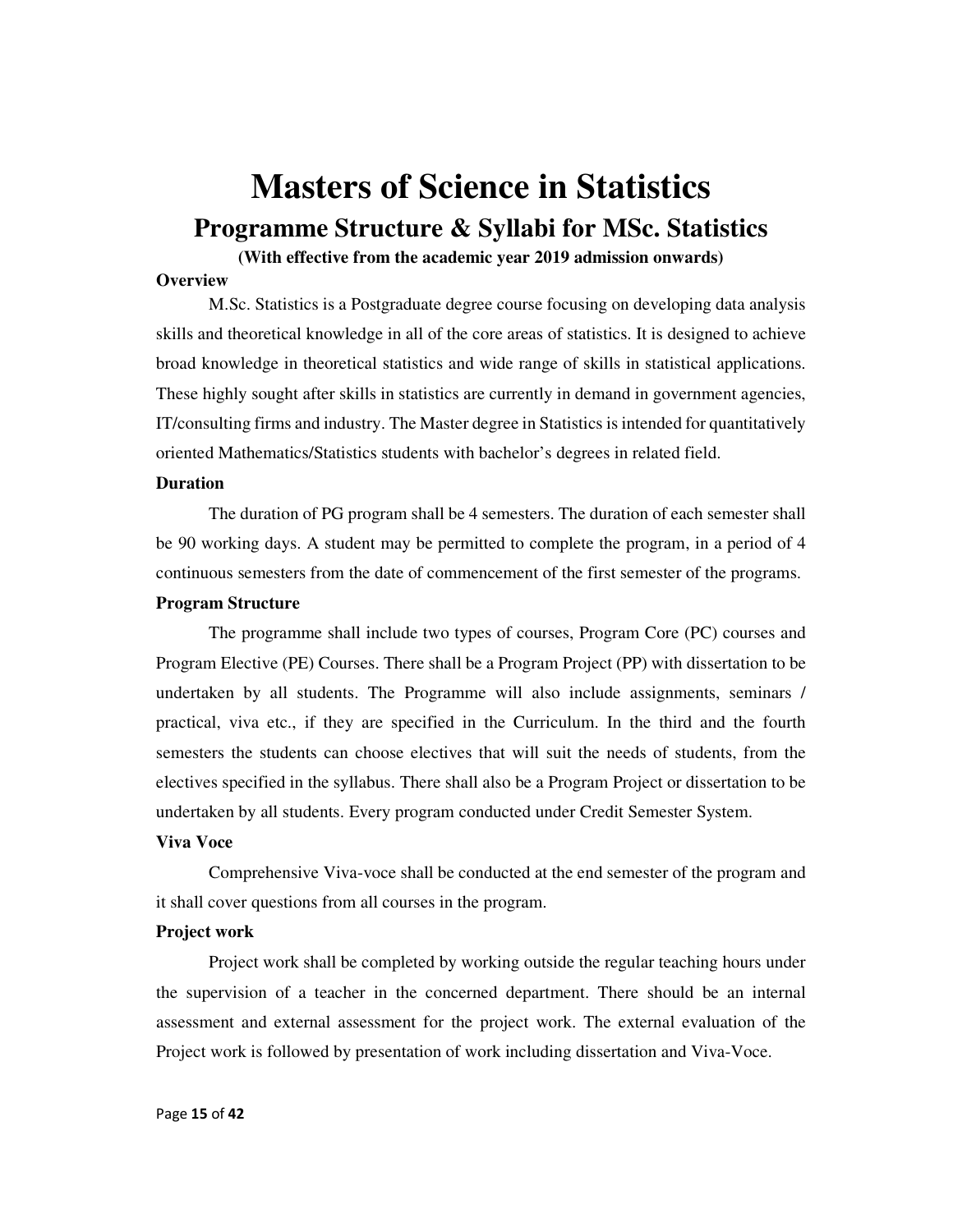#### **Examinations**

There shall be end-semester examination at the end of each semester. Project evaluation and Viva -Voce shall be conducted at the end of the program only. Project evaluation and Viva-Voce shall be conducted by external examiner and one internal examiner. There shall be one end-semester examination of 3 hours duration in each lecture based course and practical course. The examinations for which computers are essential should be conducted in the computer lab supervised by an external examiner.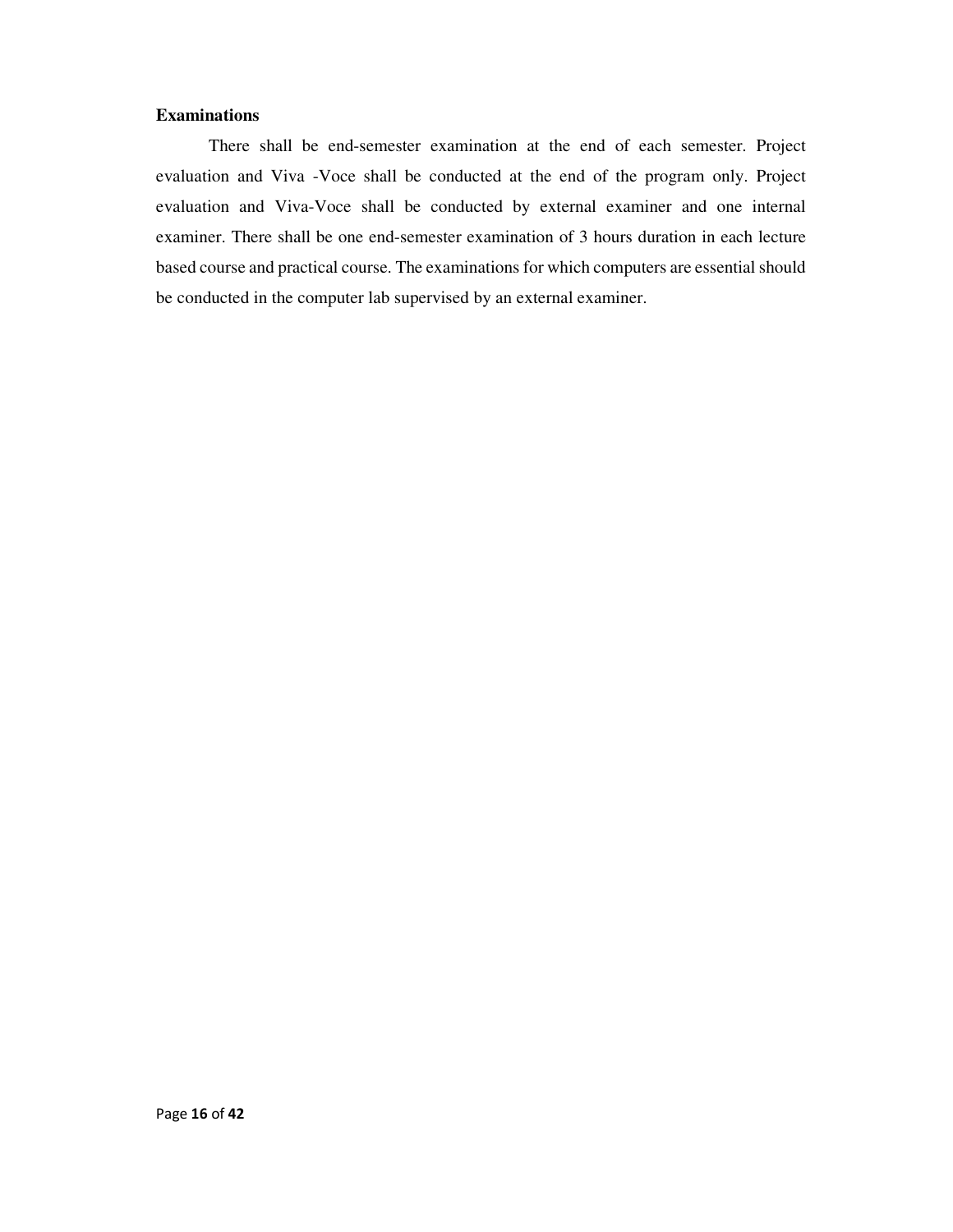# **SYLLABUS – M.Sc. STATISTICS**

|                 | <b>COURSE</b> |                                    |                |              |
|-----------------|---------------|------------------------------------|----------------|--------------|
| <b>SEMESTER</b> | <b>CODE</b>   | <b>COURSE TITLE</b>                | <b>CREDIT</b>  | <b>HOURS</b> |
| ı               | PG1STAC01     | <b>MEASURE AND PROBABILITY</b>     | 4              | 5            |
|                 | PG1STAC02     | <b>DISTRIBUTION THEORY</b>         | 4              | 5            |
|                 | PG1STAC03     | ANALYTICAL TOOLS FOR STATISTICS    | 4              | 5            |
|                 | PG1STAC04     | <b>SAMPLING THEORY</b>             | 4              | 5            |
|                 | PG1STAC05     | STATISTICAL COMPUTING USING R      | 4              | 5            |
|                 | <b>TOTAL</b>  |                                    | 20             | 25           |
| $\mathbf{u}$    | PG2STAC06     | ADVANCED PROBABILITY THEORY        | 4              | 5            |
|                 | PG2STAC07     | <b>MULTIVARIATE DISTRIBUTIONS</b>  | 4              | 5            |
|                 | PG2STAC08     | THEORY OF ESTIMATION               | 4              | 5            |
|                 | PG2STAC09     | STOCHASTIC PROCESSES               | 4              | 5            |
|                 |               | STATISTICAL COMPUTING USING        |                |              |
|                 | PG2STAC10     | MATLAB/R                           | 4              | 5            |
|                 | <b>TOTAL</b>  |                                    | 20             | 25           |
| Ш               | PG3STAC11     | TESTING OF STATISTICAL HYPOTHESES  | 4              | 5            |
|                 | PG3STAC12     | DESIGN AND ANALYSIS OF EXPERIMENTS | 4              | 5            |
|                 | PG3STAC13     | MULTIVARIATE ANALYSIS              | 4              | 5            |
|                 | PG3STAC14     | STATISTICAL COMPUTING USING SPSS   | 4              | 5            |
|                 | PG3STAE01     | STATISTICAL QUALITY CONTROL        |                |              |
|                 | PG3STAE02     | SURVIVAL ANALYSIS                  | 4              | 5            |
|                 | PG3STAE03     | CATEGORICAL DATA ANALYSIS          |                |              |
|                 | <b>TOTAL</b>  |                                    | 20             | 25           |
| IV              | PG4STAC15     | TIME SERIES ANALYSIS               | 3              | 5            |
|                 | PG4STAC16     | <b>ECONOMETRIC METHODS</b>         | 3              | 5            |
|                 | PG4STAC17     | <b>OPERATIONS RESEARCH</b>         | 3              | 5            |
|                 | PG4STAC18     | STATISTICAL COMPUTING USING SAS    | $\overline{3}$ | 5            |
|                 | PG4STAE04     | POPULATION DYNAMICS                |                |              |
|                 | PG4STAE05     | RELIABILITY MODELING AND ANALYSIS  | 3              | 5            |
|                 | PG4STAE06     | <b>ACTURIAL STATISTICS</b>         |                |              |
|                 | PG4STAE07     | <b>OFFICIAL STATISTICS</b>         |                |              |
|                 | PG4STAPD      | PROJECT/DISSERTATION               | 3              |              |
|                 | PG4STAPV      | VIVA-VOCE                          | $\overline{2}$ |              |
|                 |               | <b>TOTAL</b>                       | 20             | 25           |

**TOTAL CREDITS: 80**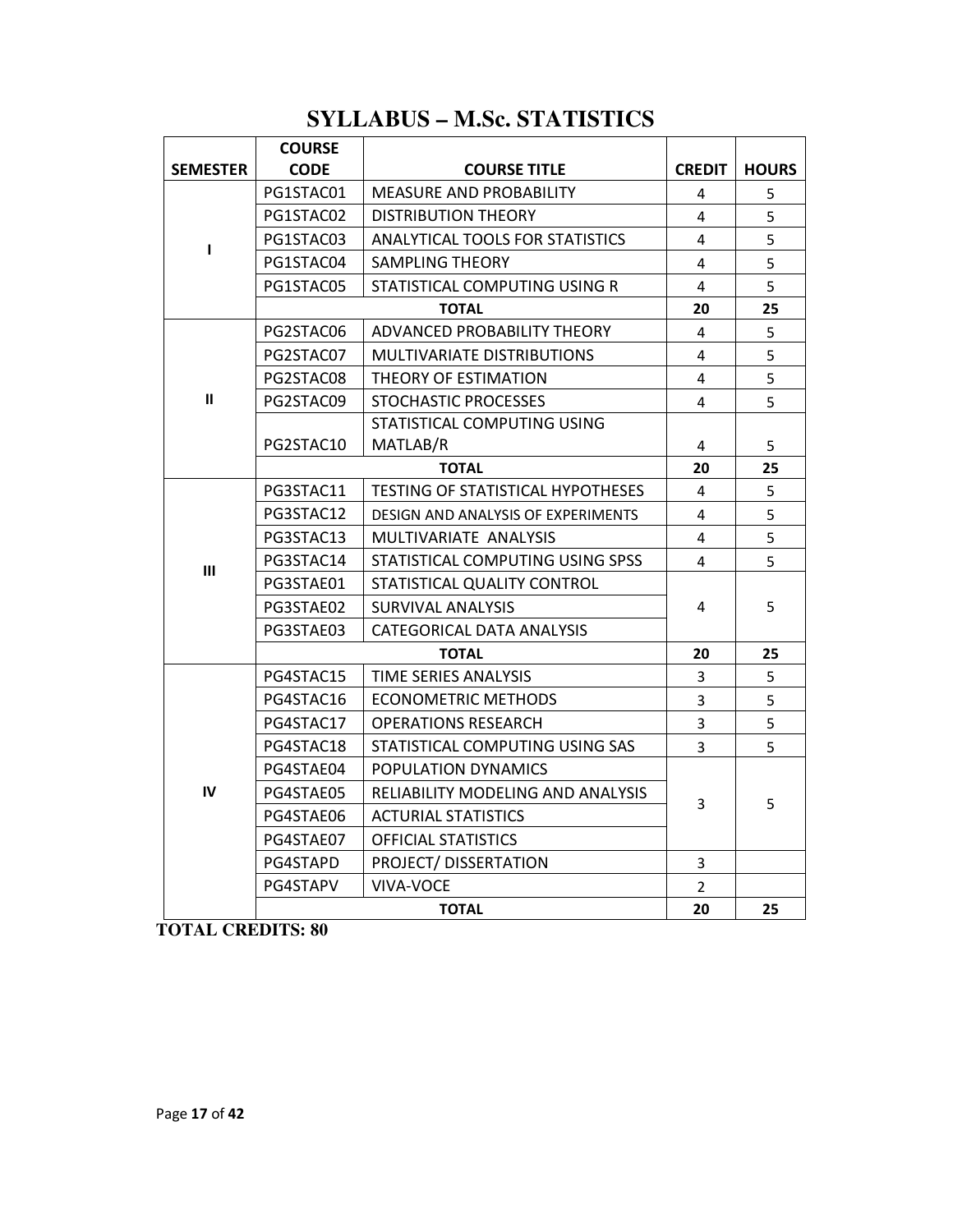## **PG1STAC01-MEASURE AND PROBABILITY**

## **UNIT I**

Sequences and limit of sets, field and sigma field, monotone class, minimal sigma field, Borel field of  $R$  and of  $R<sup>n</sup>$ , measurable space, measure, measure space, finite and sigma finite measures, properties of measures. Definitions of Counting measures, Lebesgue measure. Definition of integral of a measurable function and its elementary properties. Monotone convergence theorem, Fatou's Lemma, Bounded convergence theorem and Lebesgue dominated convergence theorem.

## **UNIT II**

Probability space and elementary properties of probability measure. Monotone and continuity property of probability measures. Independence of finite number and sequence of events. Borel-Cantelli Lemma, Borel 0-1 criterion, conditional probability and Baye's theorem.

## **UNIT III**

Random variable, vector random variable, properties of random variables. Probability distribution, Distribution function and its properties. Jordan decomposition theorem, Correspondence theorem (statement only). Mathematical expectation, moments and its properties. Basic, Chebyshev's, Markov, Liaponov's, Jensen, Cr, Cauchy-Swartz, Holders, Minkowski's inequalities.

#### **UNIT IV**

Sequence of random variables and its stochastic convergence. Convergence almost surely, convergence in probability, convergence in distribution, convergence in  $r<sup>th</sup>$  mean, properties, counter examples and their inter-relationship. Independence of finite and sequence of random variables weak and complete convergence of distribution, Kolmogorov's inequality and Helly-Bray Lemma (statement only).

## **Reference Books**

1) Ash R.B. (1972) Real Analysis and Probability, Academic press.

2) Ash R.B. and Doléans-Dade C.A. (2000) Probability and measure theory, Academic Press

3) Basu A.K. (2012). Measure Theory and Probability, Second Edition, PHI Learning Pvt. Ltd, New Delhi.

4) Bhat B.R. (2014) Modern Probability theory (An introductory text book), Fourth edition, New Age International.

- 5) Billingsley P. (2012) Probability and Measure, Anniversary edition, Wiley Eastern ltd.
- 6) Laha R.G. and Rohatgi V.K. (1979) Probability theory, John Wiley.
- 7) Loeve M. (1977) Probability Theory, Fourth edition, Springer-Verlag.

8) Rohatgi V.K. and Saleh M. (2015) An introduction to probability and statistics, Third edition, Wiley.

9) Robert G. Bartle (2001), A Modern Theory of Integration, American Mathematical Society (RI), ISBN: 978-0-8218-0845-0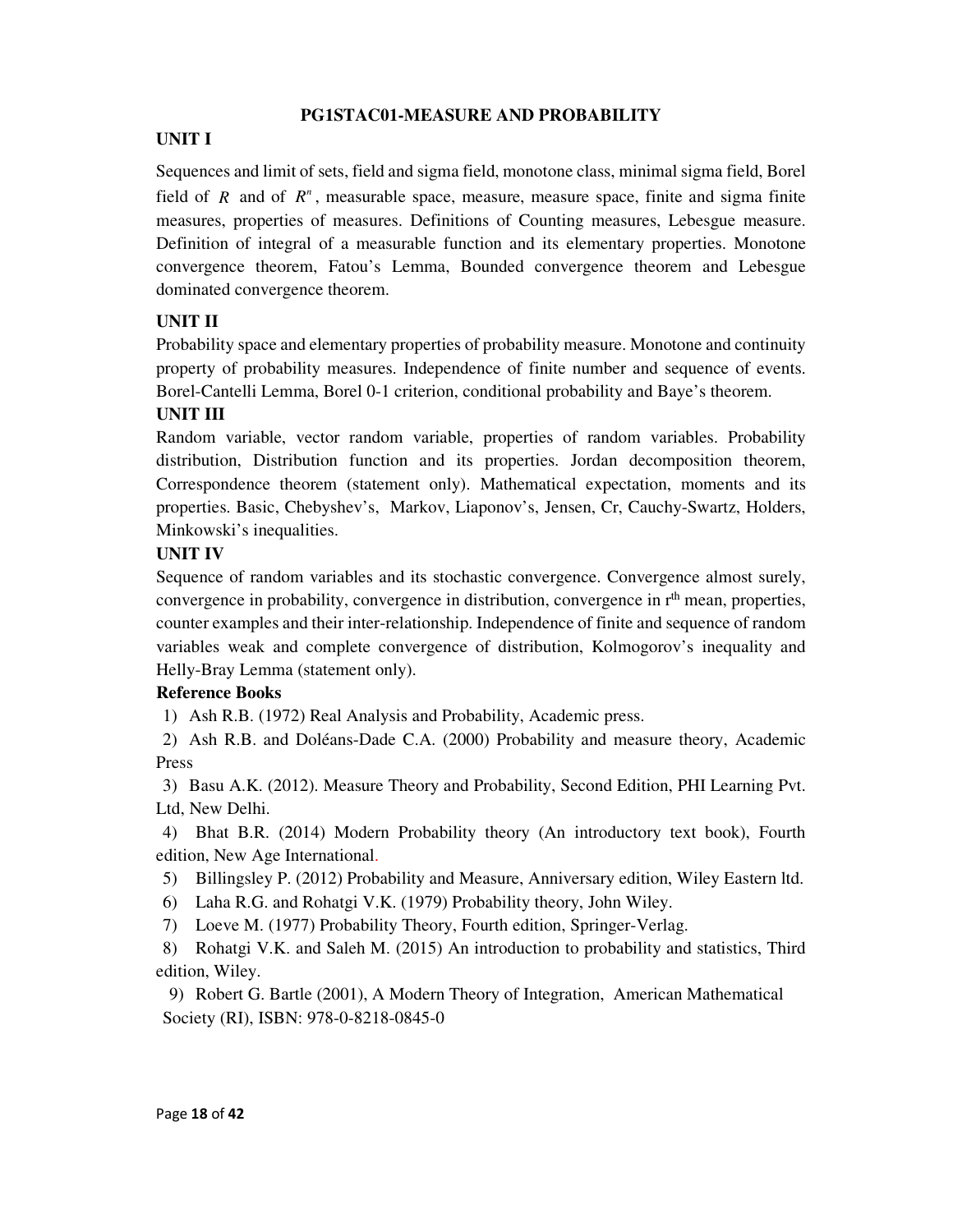## **PG1STAC02-DISTRIBUTION THEORY**

## **UNIT I**

Probability Generating functions, Moment generating functions and their properties, Discrete Distributions:- Bernoulli, Binomial, Geometric, Poisson, Negative binomial and Hyper geometric. Power series and Ord family of distributions- Definition, Identification of members.

## **UNIT II**

Continuous Distributions:- Rectangular, Exponential, Weibull, Beta, Gamma, Pareto, Normal, Lognormal, Cauchy, Laplace, Logistic, Inverse Gaussian. Pearson family and Exponential family of distributions – Definition and Identification of members.

## **UNIT III**

Functions of Random variables and their distributions. Probability integral transform, Distributions of sums, products and ratios of independent random variables, Truncated distributions, Compound distributions.

## **UNIT IV**

Sampling distributions:- Chi-square, *t* and *F* distributions (central and non-central forms), Order statistics and their distributions:- joint and marginal distributions; Distributions of sample median, range and mid–range (Exponential and Uniform)

- 1) Arnold B.C, Balakrishnan N. and Nagaraja H.N. (1992) A first Course in Order Statistics.
- 2) Biswas S. and Srivastava G.L (2008) Mathematical Statistics: A text book, Alpha Science International Ltd
- 3) Gupta S.C. and Kapoor V.K. (2000) Fundamentals of Mathematical Statistics, S. Chand & Co, New Delhi.
- 4) Hogg R.V and Craig A.T. (2013) Introduction to Mathematical Statistics, Macmillian publishing company.
- 5) Johnson N.L, Kotz S. and Balakrishnan N. (1991) Continuous Univariate distributions I & II, Wiley.
- 6) Johnson N.L, Kotz S. and Kemp A.W. (1992) Univariate discrete distributions, Wiley.
- 7) Kotz S, Balakrishnan N. and Johnson N.L. (2000) Continuous Multivariate distributions, Wiley.
- 8) Rohatgi V.K. and Saleh M. (2015) An introduction to probability and statistics, Third edition, Wiley.
- 9) Robert G. Bartle (2001), A Modern Theory of Integration, American Mathematical Society (RI), ISBN: 978-0-8218-0845-0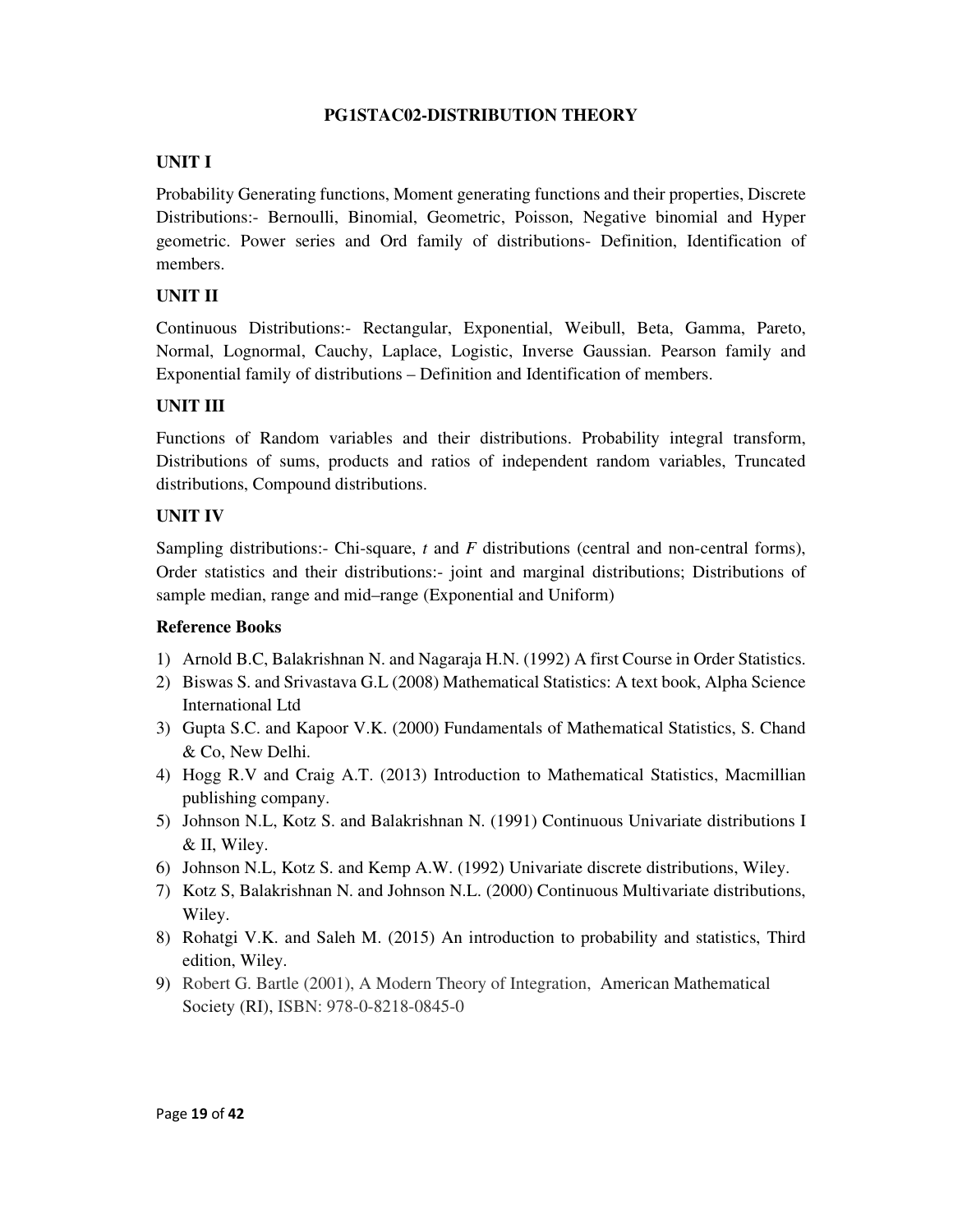## **PG1STAC03-ANALYTICAL TOOLS FOR STATISTICS**

## **UNIT I**

Sequence and series of real numbers, Convergence of sequence and series of real numbers-Definitions and problems, Continuity, Uniform continuity, Differentiability. Functions of several variables: maxima and minima, Method of Lagrangian multipliers, Laplace transform and its application to Differential equations, Fourier transform (Definition only)

## **UNIT II**

Vector spaces, Subspaces, Linear independence of vectors, Basis and dimension of a vector space, Inner product and orthogonal vectors, Gram-Schmidt orthogonalization process, Orthonormal basis, Matrix and its properties, Rank of a matrix, Partitioned matrices.

## **UNIT III**

Linear equations, Rank-Nullity theorem, Characteristic roots and vectors, Cayley-Hamilton theorem, Characteristic subspaces of a matrix, Nature of characteristic roots of some special types of matrices, Algebraic and geometric multiplicity of a characteristic root, Generalized inverse, Properties of g-inverse, Moore-Penrose inverse and its computations.

## **UNIT IV**

Quadratic forms, Congruent transformations, Congruence of symmetric matrices, Canonical reduction and orthogonal reduction of real quadratic forms, Nature of quadratic forms, Simultaneous reduction of quadratic forms, Similarity and spectral decomposition of real symmetric matrices.

- 1) Apostol T.M. (1996) Mathematical Analysis, Second edition, Narosa Publishing House, New Delhi.
- 2) Gilbert Strang (2014) Linear Algebra and its Applications, 15th Re-Printing edition, Cengage Learning.
- 3) Hoffman K. and Kunze R. (2014) Linear Algebra, Second edition, Phi Learning.
- 4) Malik S.C. and Arora S. (2014) Mathematical analysis, Fourth edition, New age international.
- 5) Rao A.R. and Bhimasankaram P. (2000) Linear Algebra, Second edition, Hindustan Book Agency.
- 6) Rao C.R. (2009) Linear Statistical Inference and its Applications, Second edition, Wiley Eastern.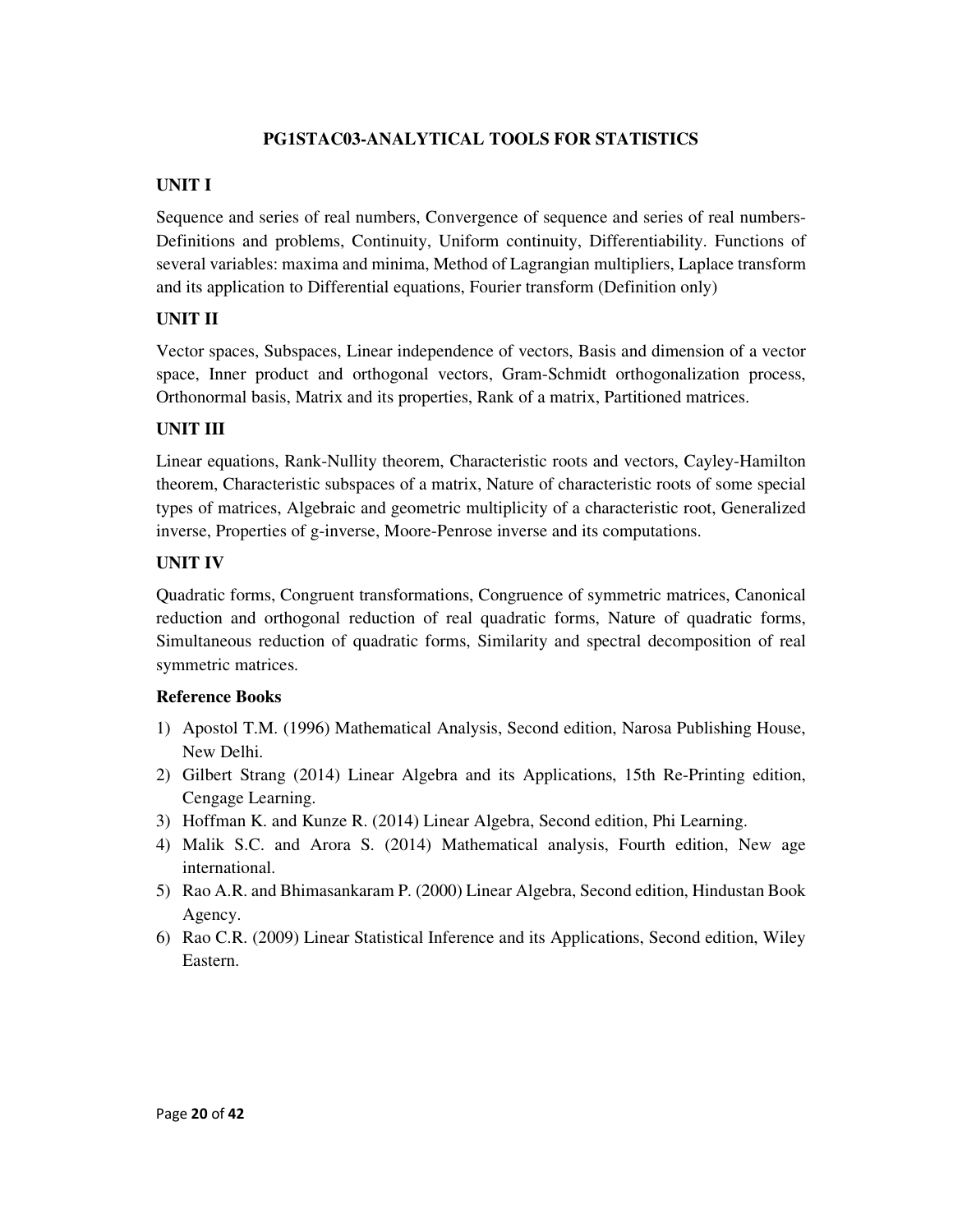#### **PG1STAC04-SAMPLING THEORY**

## **UNIT I**

Census and sampling methods, probability sampling and non-probability sampling, simple random sampling with (SRSWR) and without replacement (SRSWOR), estimation of the population mean, total and proportions, properties of the estimators, variance and standard error of the estimators, confidence intervals, sample size determination. Stratified random sampling, estimation of the population mean, total and proportion, properties of estimators, optimum allocation, other types of allocation, Comparison of the precisions of estimators.

#### **UNIT II**

Systematic sampling: Linear and Circular, estimation of the mean and its variance. Comparison of systematic sampling with SRS and stratified sampling. Comparison with populations having a linear trend. Cluster sampling, single stage cluster sampling with equal and unequal cluster sizes, estimation of the population mean and its standard error. Multistage and multiphase sampling-Two-stage cluster sampling with equal and unequal cluster sizes, estimation of the population mean and its standard error. Comparison of cluster sampling with SRS and stratified sampling.

#### **UNIT III**

Unequal probability sampling, PPS sampling with and without replacement, Inclusion probabilities, cumulative total method, Lahiris method, Midzuno-Zen method, estimation of the population total and its estimated variance under PPS WR sampling, ordered and unordered estimators of the population total under PPS WOR, Horwitz–Thomson estimator and its estimated SE, Des-Raj's ordered estimator, Murthy's unordered estimator (properties of these estimators for  $n = 2$  only).

#### **UNIT IV**

Inference in survey sampling -fixed population and super population approach. Ratio method of estimation, estimation of the population ratio, mean and total. Comparison with SRS estimation. Unbiased ratio type estimators- Hartly-Ross estimator, regression method of estimation, large sample comparison with mean per unit estimator and ratio estimators. Basic ideas of Quota sampling; Network sampling and Adaptive sampling.

- 1) Ardilly P., Tille' Y. (2006). Sampling Methods: Exercises and Solutions, Springer.
- 2) Cochran W. G. (1999) Sampling Techniques,  $3<sup>rd</sup>$  edition, John Wiley and Sons.
- 3) George A. F. Seber, Mohammad M. Salehi (2013). Adaptive Sampling Designs Inference for Sparse and Clustered Populations, Springer.
- 4) Mukhopadyay P. (2009) Theory and Methods of Survey Sampling, 2<sup>nd</sup> edition, PHL, New Delhi.
- 5) Sampath S. C. (2001) Sampling Theory and Methods, Alpha Science International Ltd., India.
- 6) Sarinder Singh (2003) Advanced Sampling Theory with Applications, Springer-Sciences Business media B V
- 7) Singh D. and Choudhary F. S. (1986) Theory and Analysis of Sample Survey Designs, Wiley Eastern Ltd.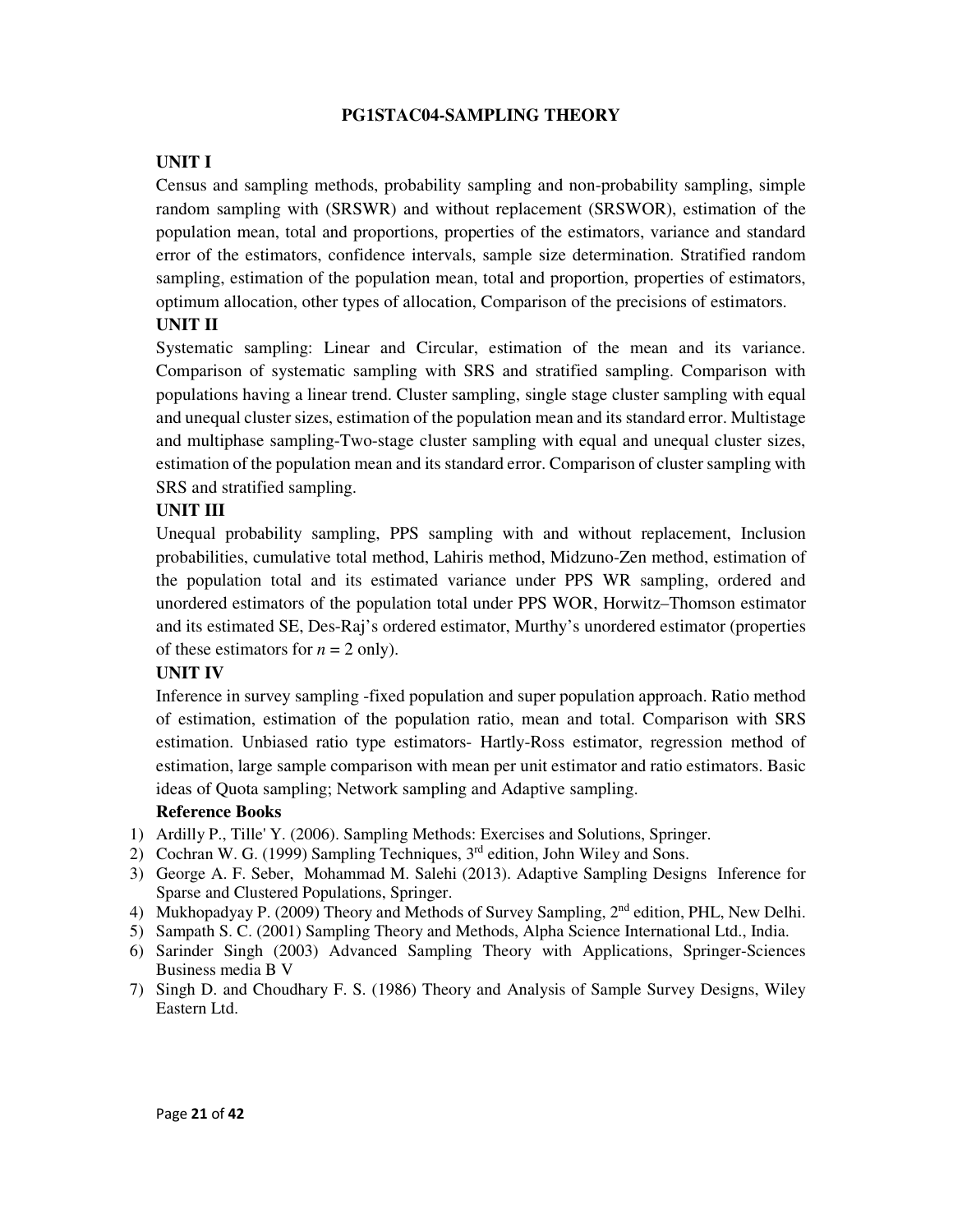## **PG1STAC05-STATISTICAL COMPUTING USING R**

#### Basics of R programming

Applications of topics covered in the following papers

- 1. PG1STAC02: DISTRIBUTION THEORY
- 2. PG1STAC03: ANALYTICAL TOOLS FOR STATISTICS
- 3. PG1STAC04: SAMPLING THEORY

**Evaluation**: Nine numerical questions, each having 16 marks, are to be asked. Three questions from each of the above papers must be asked. The student is expected to answer 5 questions. At least one question from each of the section must be answered. Use of packages R and MS-Excel is allowed for answering the questions in this paper. Examination of 3 hour duration must be conducted in the computer lab under the supervision of an external examiner appointed by the Controller of Examinations.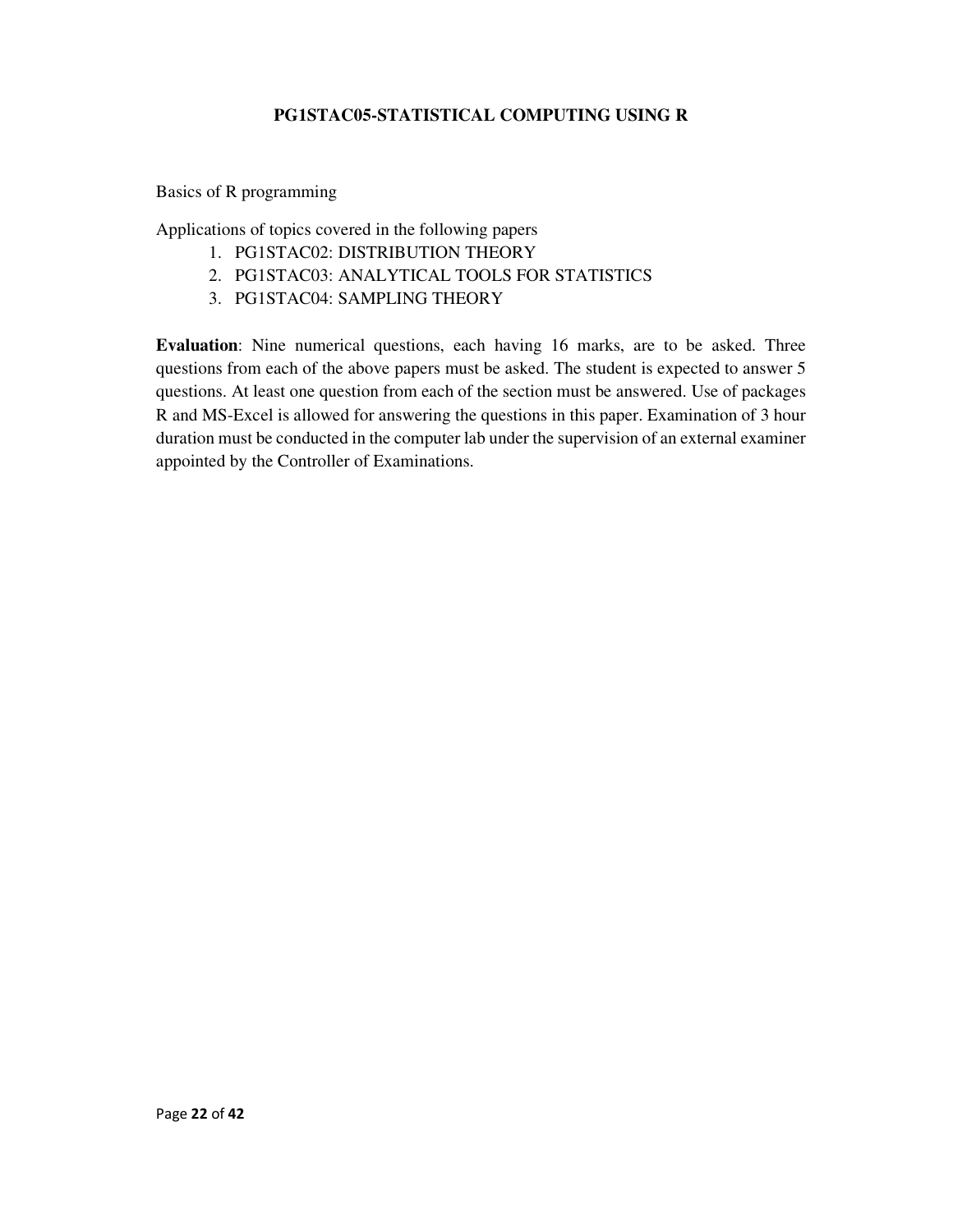#### **PG2STAC06-ADVANCED PROBABILITY THEORY**

#### **UNIT I**

Characteristic functions**:** Definition and simple properties, Uniform continuity and nonnegative definiteness, Bochner's Theorem (Statement only), Characteristic function and moments, Convex combinations of characteristic functions, Fourier Inversion theorem, Continuity theorem, Characteristic function of a vector random variable.

## **UNITII**

Law of large numbers: Weak law of large numbers - Bernoulli, Chebychev, Poisson and Khinchine WLLN, Necessary and sufficient condition for weak law of large numbers. Strong law of large numbers, Kolmogrov strong law of large numbers for independent random variables - for i.i.d random variables.

## **UNIT III**

Central limit theorem, Demoivre-Laplace central limit theorem, Lindberg-Levy central limit theorem, Liaponov's central limit theorem, Lindberg-Feller central limit theorem (Without proof), Domain of attraction, Infinitely divisible distributions and Stable distributionsdefinition and elementary properties.

#### **UNIT IV**

Signed measure, Hahn decomposition theorem, Jordan decomposition theorem, Statement and applications of Radon-Nikodym Theorem (without proof), Lebesgue decomposition theorem, Product space, Fubini's theorem, Conditional expectation and its properties, Martingales and its simple properties.

- 1) Ash R.B (1972) Real Analysis and Probability, Academic press.
- 2) Bhat B.R (1999) Modern Probability theory, Third Edition, Wiley Eastern Ltd, New Delhi.
- 3) Billingsley P (2012) Probability and Measure, Third Edition, Wiley Eastern Ltd.
- 4) Laha R.G and Rohatgi V.K (1979) Probability theory, Wiley.
- 5) Luckas E (1970) Characteristic functions, Second Edition, Hafner Publishing Company, NewYork.
- 6) Parthasarathy K.R (2005) Introduction to Probability and Measure, Hindustan Book Agency.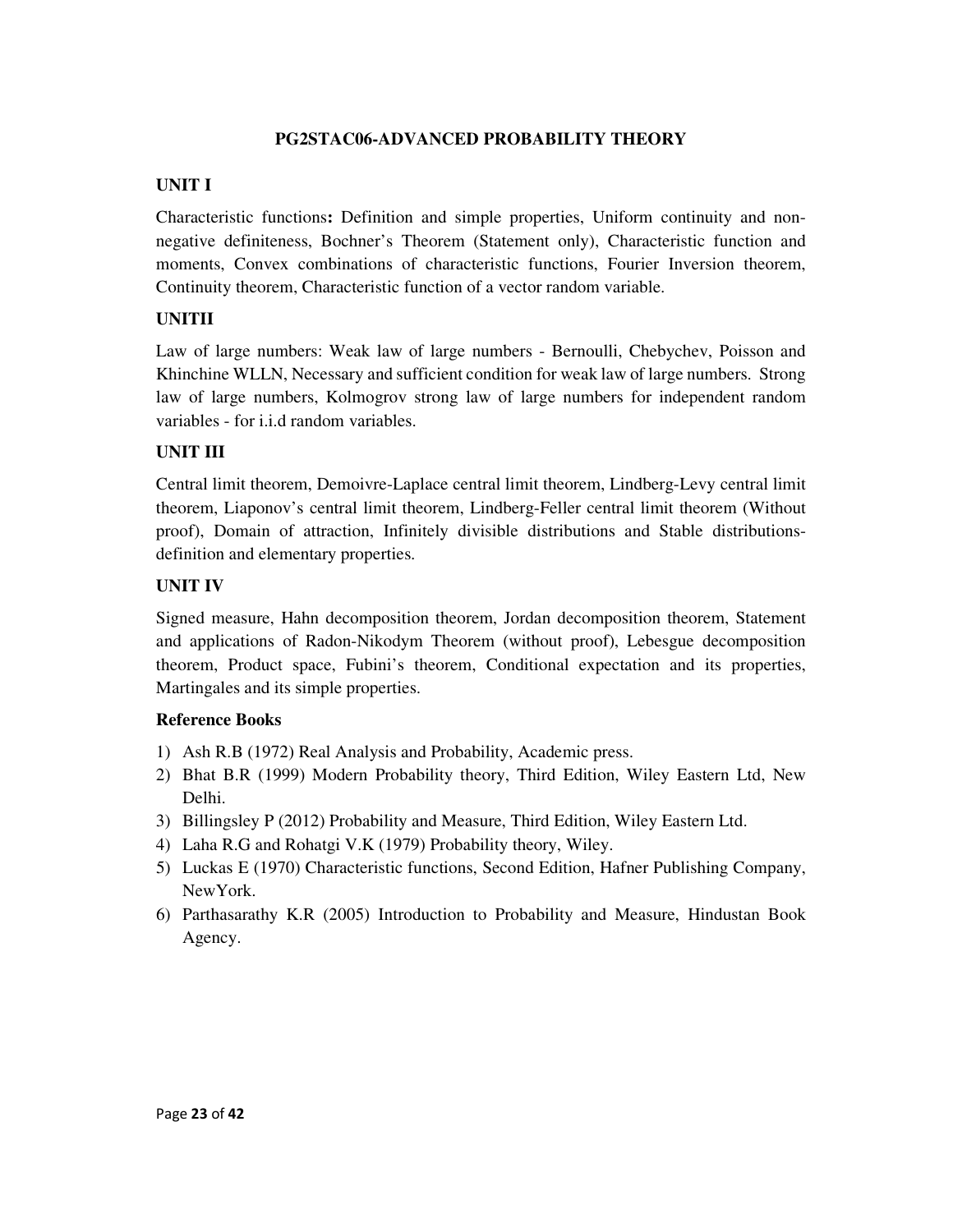## **PG2STAC07-MULTIVARIATE DISTRIBUTIONS**

# **UNIT I**

Notions of bivariate distributions, Bivariate Normal- Marginals and conditionals, Gumbel's Bivariate Exponentials and basic properties. Multivariate distributions- Marginals and conditionals, Independence of random vectors, Multinomial distribution and its basic properties.

# **UNIT II**

Multivariate Normal (Singular and non-singular), characteristic function, Marginals and conditionals–Properties, characterizations, Estimation of mean vector and dispersion matrix, Independence of sample mean vector and sample dispersion matrix.

# **UNIT III**

Jacobian of matrix transformations, Y= AXB; Y= AXA'; X=TT', Rectangular co-ordinate, Matrix variate Gamma and Beta distributions. Wishart distribution and its basic properties, characteristic function, Generalized variance and its distribution.

# **UNIT IV**

Quadratic forms and their distributions (both scalar and vector forms), Independence of Quadratic forms, Cochran's Theorem, Simple, Partial and multiple correlation and their properties.

- 1) Anderson T.W. (1984) An introduction to multivariate statistical analysis, Second edition, John Wiley.
- 2) Giri N.(1984) Multivariate Statistical Inference, Academic publishers.
- 3) Kollo T and Rosen D.V. (2005): Advanced Multivariate Statistics with Matrices, Springer.
- 4) Kotz S, Balakrishnan N, and Johnson N.L. (2000) Continuous Multivariate Distributions, Volume 1, Models and Applications, Second Edition, John Wiley.
- 5) Mathai A.M. (1996) Jacobins of Matrix Transformations and functions of Matrix Argument, World Scientific Pub CoPvt.Ltd
- 6) Rao.C.R(2009) Linear statistical inference and its applications, Second Edition, Wiley Eastern.
- 7) Seber G.A.F. (1983) Multivariate Observations, John Wiley.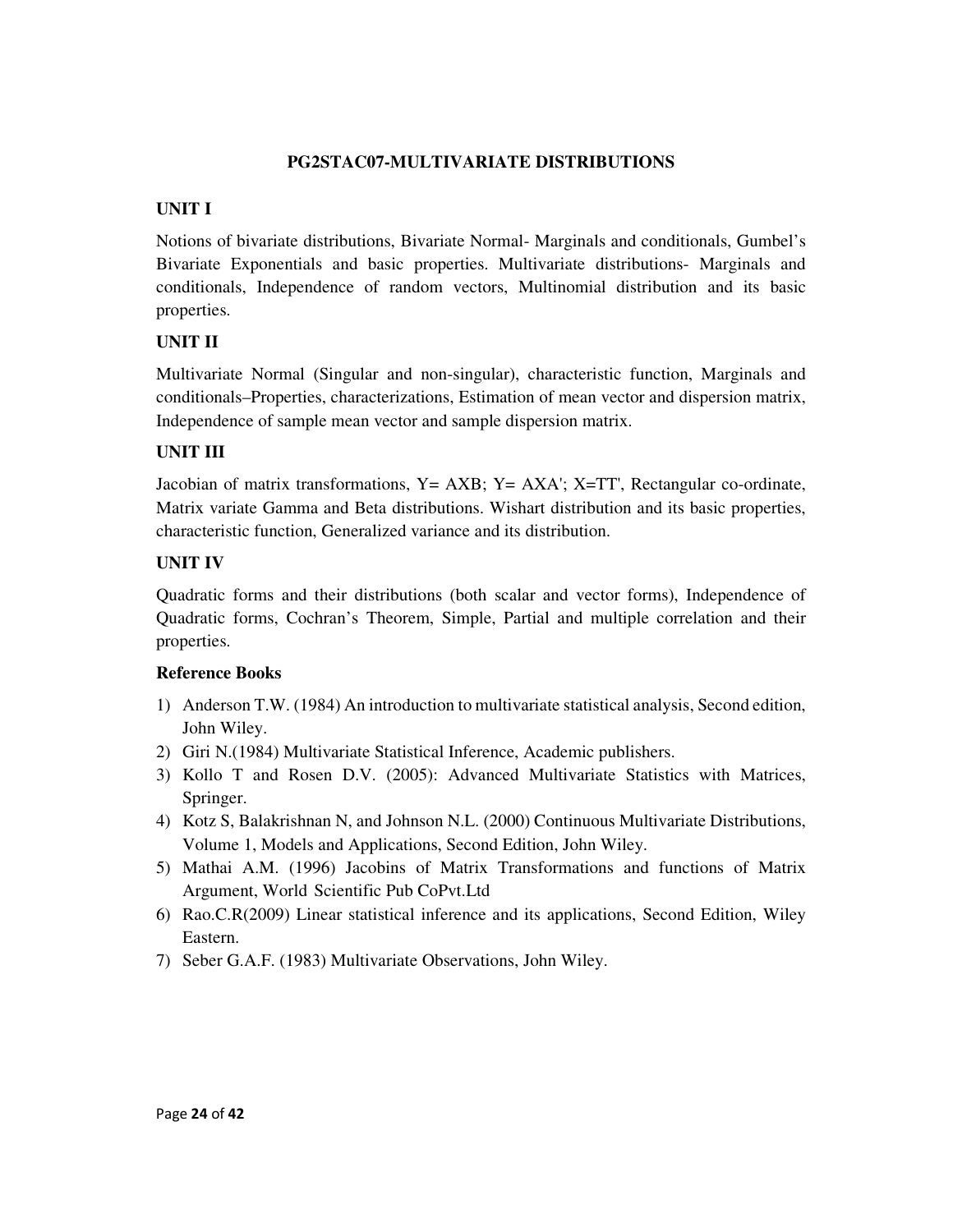#### **PG2STAC08-THEORY OF ESTIMATION**

## **UNIT I**

Criteria for estimators - unbiasedness, consistency, efficiency, sufficiency, minimal sufficiency, likelihood equivalence, Fisher-Neyman factorization theorem and completeness, bounded completeness, exponential families, ancillary statistics, Basu's theorem

## **UNIT II**

UMVUE and their characterization, BLUE, Rao-Black well theorem, Lehmann-Scheffe theorem, Fisher information, Cramer-Rao inequality, Chapman-Robbins inequality, Bhattacharyya's bounds. Equivariance, Pitman estimator.

## **UNIT III**

Methods of estimation: method of moments, method of maximum likelihood & their properties, Cramer- Huzurbazar theorem, Fisher's scoring method, method of minimum chisquare and method of modified minimum chi-square.

## **UNIT IV**

Bayes Theorem, Bayes risk, Bayes principle, Bayes estimators, Admissible decision rules. Prior-Posterior analysis for normal, binomial and Poisson processes.

- 1) Berger J.O. (1993) Statistical Decision Theory and Bayesian Analysis, Third Edition, Springer.
- 2) Casella, G and Berger, R.L (2007) Statistical Inference, Second Edition, Cengage Learning.
- 3) Hogg R. V. and Craig A. T. (2013) Introduction to Mathematical Statistics, Pearson
- 4) Kale B. K. (2005) A First Course on Parametric Inference, Alpha Science International.
- 5) Lehmann E.L. (1983) Theory of point estimation Wiley, New York.
- 6) Lindgren B.W (1976) Statistical Decision Theory (3rd Edition), Collier Macmillian, New York.
- 7) Rao C.R (2009) Linear Statistical Inference and its Applications, John Wiley, New York.
- 8) Rohatgi V.K. and Saleh A.K. (2015) An Introduction to Probability Theory and Mathematical Statistics, Wiley.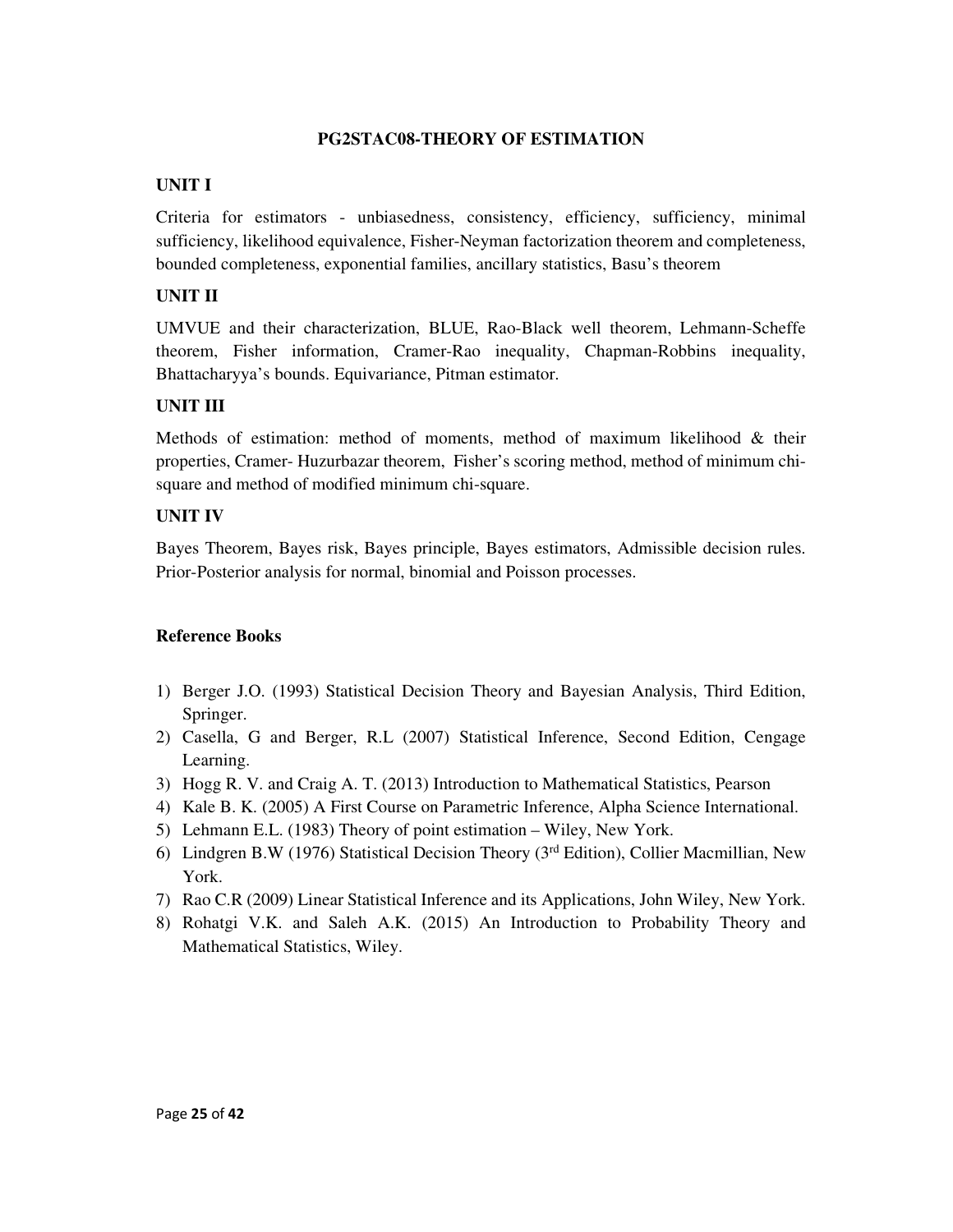## **PG2STAC09-STOCHASTIC PROCESSES**

## **UNIT I**

Introduction to Stochastic Processes; classification of Stochastic Processes according to state space and time domain. Finite and countable state Markov Chain (MC), transition probability matrix, Chapman-Kolmogorov equation, first passage probabilities, generating functions, classification of states and of Markov chains. Basic limit theorems of MCs, mean ergodic theorem, stationary distributions, limiting probabilities, random walk and Gambler's ruin problem

## **UNIT II**

Continuous time MC, Poisson processes and its properties. Pure birth process and Yule processes, Birth and Death process, Kolmogorov forward and backward differential equations, linear growth with immigration. Stationary solutions of queuing models – M/M/1,  $M/M/s$ ,  $M/M/\infty$  and  $M/G/1$ .

## **UNIT III**

Renewal process, concepts, examples, Poisson process viewed as renewal process. Renewal equation, stopping time, Walds equation. Elementary renewal theorem, central limit theorem for renewals, key renewal theorem (statement only), delayed renewal processes.

## **UNIT IV**

Branching process, discrete time branching processes-examples. Generating function relations, mean and variance functions, extinction probabilities, criteria for extinction. Total population size and its generating function relations. A brief introduction to Brownian motion and Weiner process.

- 1) Basu A.K. (2003) Introduction to Stochastic Processes, Narosa, New-Delhi.
- 2) Bhat B.R. (2010) Stochastic Models: Analysis and Applications, First edition, New Age International.
- 3) Cinlar E. (2013) Introduction to Stochastic Processes, Dover Publications, NewYork.
- 4) Feller W. (1968) Introduction to Probability Theory and its Applications, Vols. I & II, John Wiley, New York.
- 5) Karlin S. and Taylor H.M. (1975) A First Course in Stochastic Processes, Second edition, Academic Press, New-York.
- 6) Medhi J. (2014) Stochastic Processes. Third Edition, New Age International.
- 7) Ross S.M. (2014) Introduction to Probability models, Eleventh edition, Academic Press.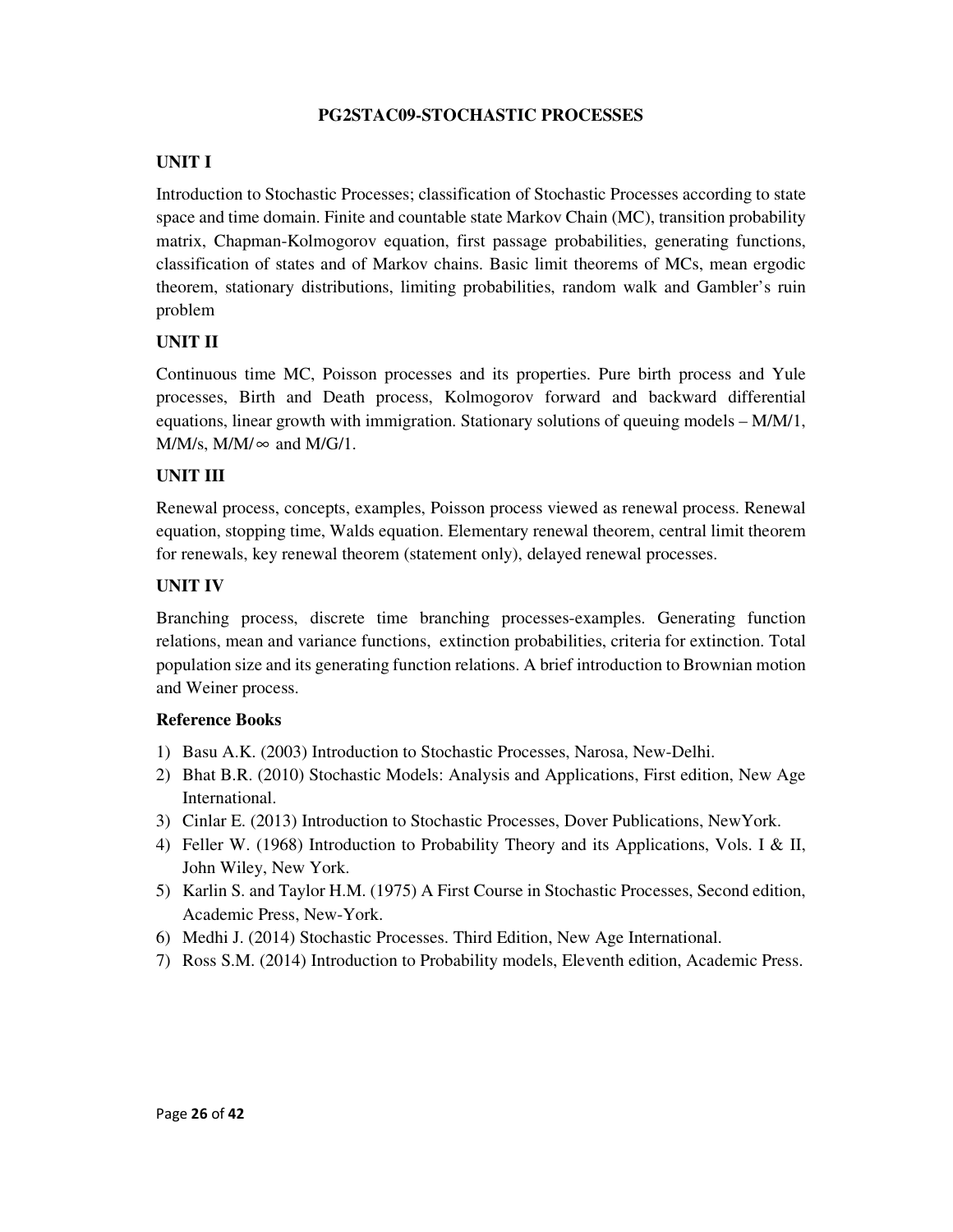## **PG2STAC10 -STATISTICAL COMPUTING USING MATLAB/R**

Basics of MATLAB

Applications of topics covered in

- 1. PG2STAC07: MULTIVARIATE DISTRIBUTIONS
- 2. PG2STAC08: THEORY OF ESTIMATION
- 3. PG2STAC09: STOCHASTIC PROCESSES

**Evaluation**: 9 numerical questions each having 16 marks are to be asked. The student is expected to answer 5 questions. Three questions from each of the above papers must be asked. At least one question from each of the section must be answered. Use of packages R or MATLAB is allowed for answering the questions in this paper. Examination of 3 hours duration must be conducted in the computer lab under the supervision of an external examiner appointed by the Controller of Examinations.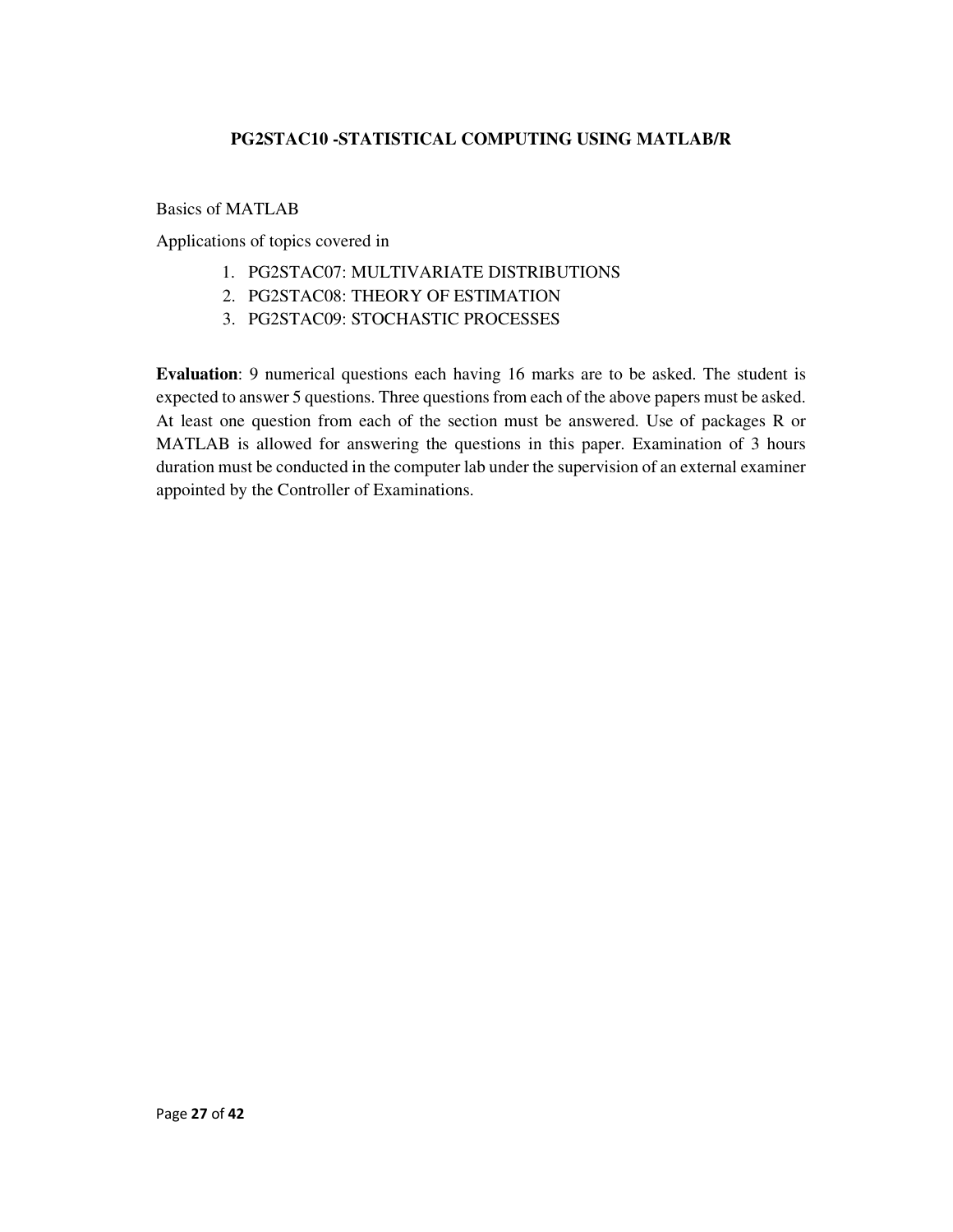# **PG3STAC11-TESTING OF STATISTICAL HYPOTHESES**

## **UNIT I**

Tests of hypotheses, Formulation of problem, Null and alternative hypotheses, Size of a test, Simple and composite hypotheses, Randomized and non-randomized tests, Power of a test, Most Powerful test, Neyman-Pearson lemma and its generalization, Monotone likelihood ratio property, UMP tests, Unbiased tests and UMPU tests, Unbiased critical regions and similar regions, Neyman structure, UMPU tests in exponential families of distributions.

## **UNIT II**

Confidence interval estimation, Relationship between confidence interval estimation and testing of hypothesis, UMA and UMAU confidence intervals, Shortest confidence intervals, Construction of confidence intervals using pivots, Large sample confidence interval based on maximum likelihood estimator, Chebychev's inequality and central limit theorem, Credible regions.

#### **UNIT III**

Likelihood ratio tests and their properties, Testing mean and variance of a normal population, Testing equality of means and variances of two normal populations, Sequential probability ratio tests, Construction of sequential probability ratio tests, Wald's identity, OC and ASN functions, Properties of SPRT.

#### **UNIT IV**

Non-parametric inference: Goodness of fit tests- Chi square test and Kolmogorov-Smirnov test for one and two sample problems, Sign test, Wilcoxon signed-rank test, Wald-Wolfowitz run test, Median test, Man-Whitney U-test, Chi-Square tests for independence and homogeneity. One way layout-Kruskal Wallis test, Friedman test.

- 1) Casella, G and Berger, R.L (2007) Statistical Inference, Second Edition, Cengage Learning.
- 2) Gibbons, J.K. (1971) Non-Parametric Statistical Inference, McGraw Hill.
- 3) Kale, B.K. (2005) A First Course in Parametric Inference, Second Edition, Alpha Science International Ltd.
- 4) Lehmann, E.L. (1998) Testing Statistical Hypothesis, John Wiley.
- 5) Myles H, Wolfe D. A. (1973) Nonparametric Statistical methods, John Wiley and Sons.
- 6) Rohatgi V.K. and Saleh M. (2015) An introduction to probability and statistics, Third Edition, Wiley.
- 7) Srivastava M.K. and Srivastava N. (2009) Statistical Inference: Testing of Hypotheses, PHI.
- 8) Wald, A. (1947) Sequential Analysis, Doves.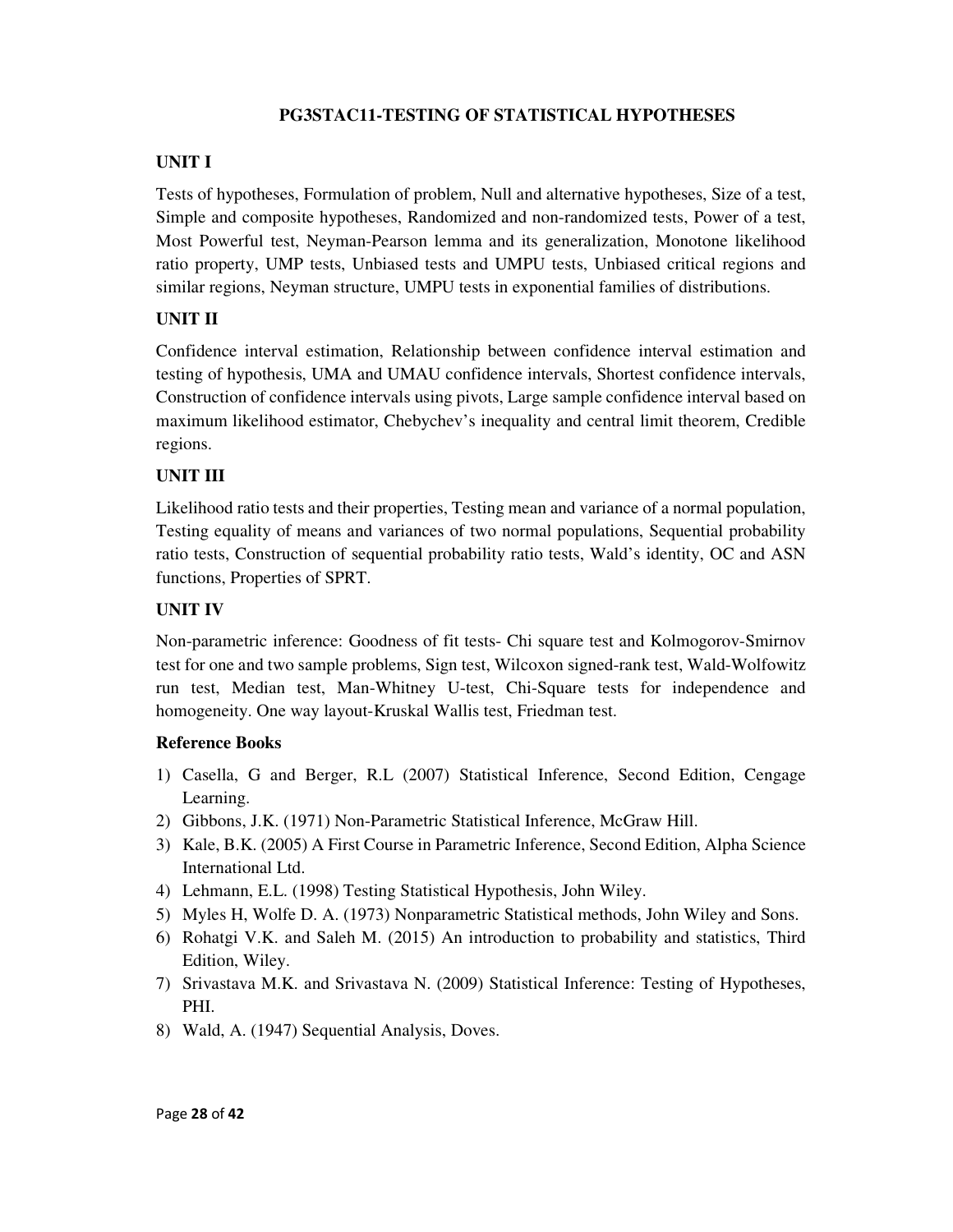## **PG3STAC12-DESIGN AND ANALYSIS OF EXPERIMENTS**

#### **UNIT I**

Linear estimation: Gauss Markov set up, Estimability of parameters, Method of least squares, best linear unbiased Estimators, Gauss-Markov Theorem, Tests of linear hypotheses. Analysis of variance- one-way, two-way and three-way classification models.

## **UNIT II**

Planning of experiments: Basic principles of experimental design, Uniformity trails, Completely randomized design (CRD), Randomized block design (RBD), Latin square design (LSD) and Graeco-Latin square designs, Analysis of covariance (ANACOVA), ANACOVA with one concomitant variable in CRD and RBD

## **UNIT III**

Incomplete block design: Balanced incomplete block design (BIBD); Incidence Matrix, parametric relations; Intra-block analysis of BIBD, Basic ideas of partially balanced incomplete block design (PBIBD). Basics of Lattice designs.

#### **UNIT IV**

Factorial experiments,  $2^n$  and  $3^n$  factorial experiments, Analysis of  $2^2$ ,  $2^3$  and  $3^2$  factorial experiments, Confounding in factorial experiments, Basic ideas on fractional factorial designs, Split plot design.

- 1) Agarwal B.L (2010) Theory and Analysis of Experimental Designs, CBS Publishers & **Distributers**
- 2) Das M.N. and Giri N.C. (1994) Design and analysis of experiments, Wiley Eastern Ltd.
- 3) Dean A. and Voss D. (1999) Design and Analysis of Experiments, Springer Texts in **Statistics**
- 4) Dey A. (1986) Theory of Block Designs, Wiley Eastern, New Delhi.
- 5) Gomez K.A. and Gomez A.A. (1984) Statistical Procedures for Agricultural Research, Wiley.
- 6) Joshi D.D. (1987) Linear estimation and Design of Experiments, Wiley Eastern.
- 7) Montgomery C.D. (2012) Design and Analysis of Experiments, John Wiley, New York.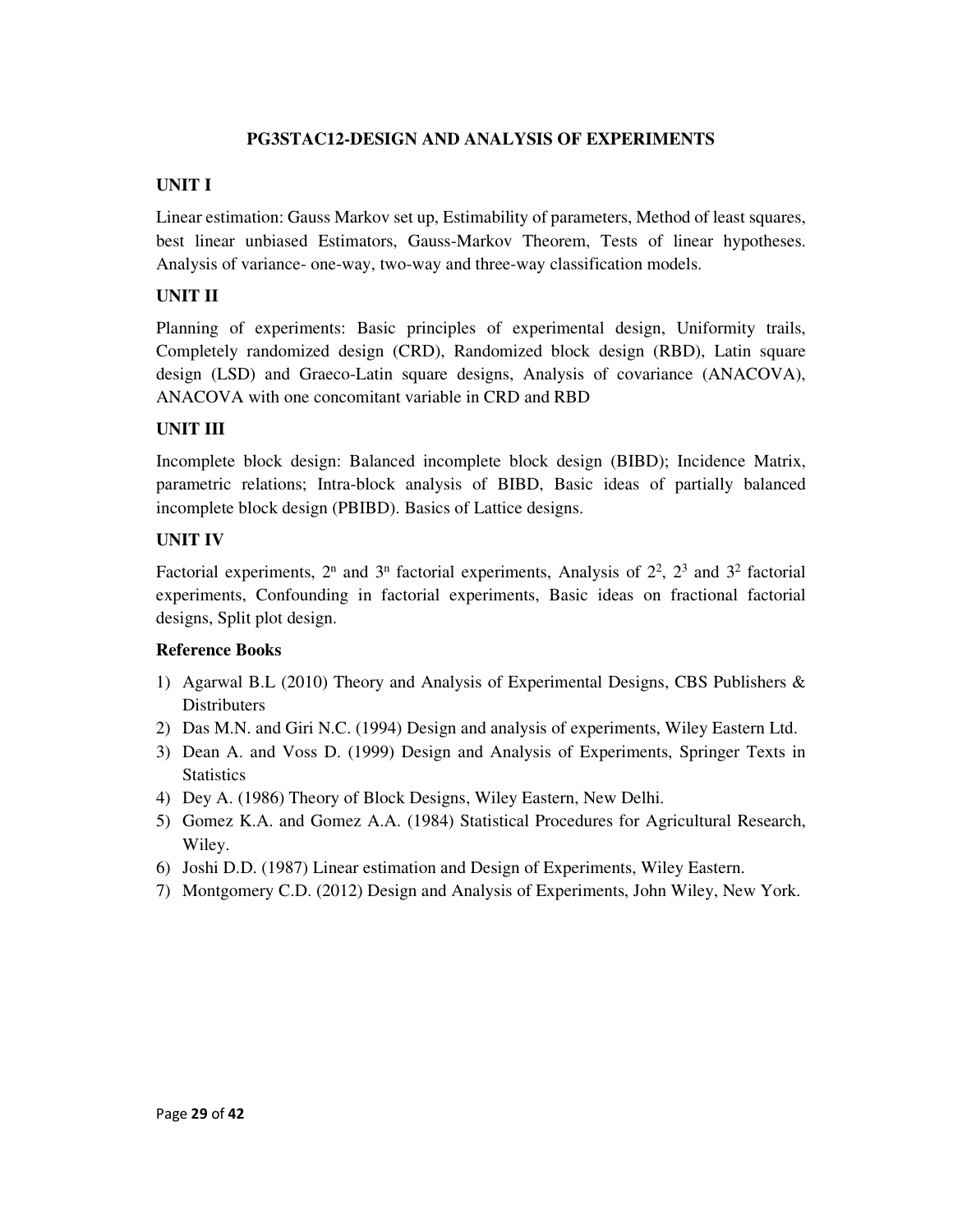## **PG3STAC13-MULTIVARIATE ANALYSIS**

# **UNIT I**

Notion of likelihood ratio tests, Hotelling's  $T^2$  and Mahalnobis  $D^2$  statistics-Their properties, interrelationships, Null distributions (one sample and two sample cases), Testing equality of mean vectors, Wilk's λ, Multivariate Fisher-Behrens problem, Profile Analysis.

# **UNIT II**

Dimension Reduction methods: Principal component Analysis-Method of extractionproperties, Factor Analysis-Orthogonal Model-Estimation of loading, Canonical variates and canonical correlation, Hoteling's iterative procedure.

# **UNIT III**

Classification problems: Discriminant Analysis-Baye's procedure, Classification into one of the two populations (Normal distribution only), Classification into several populations (Normal distribution only), Fishers linear discriminant function and its associated tests.

# **UNIT IV**

Cluster Analysis: Similarity measures, Hierarchical and non-hierarchical methods, Multivariate General linear models-MANOVA (one way and two way), Tests-Independence of sets of variables, Equality of dispersion matrices, Sphericity test.

- 1) Anderson T. W. (2003) An Introduction to Multivariate Statistical Analysis, Third edition, John Wiley.
- 2) Johnson R.A. and Wichern D.W. (2007) Applied Multivariate Statistical Analysis. Sixth Edition, Pearson.
- 3) Seber G. F. (1983) Multivariate Observations, John Wiley.
- 4) Rencher, A. C. (1995) Methods of Multivariate Analysis. John Wiley.
- 5) Kshirasagar, A.M. (1972) Multivariate Analysis, Marcel-Dekker.
- 6) Bryan, F.J (2004) Multivariate Statistical Methods: A Primer, Third Edition, Chapman & Hall.
- 7) Everitt, B and Hothorn, T. (2011) An introduction to Applied Multivariate Analysis with R , Springer
- 8) Kachigan, S.K. (1991) Multivariate Statistical Analysis: A Conceptual Introduction, Hawthorne Academic
- 9) Morrison, D.F.(1990) Multivariate Statistical Methods, Second Edition, McGraw Hill Education.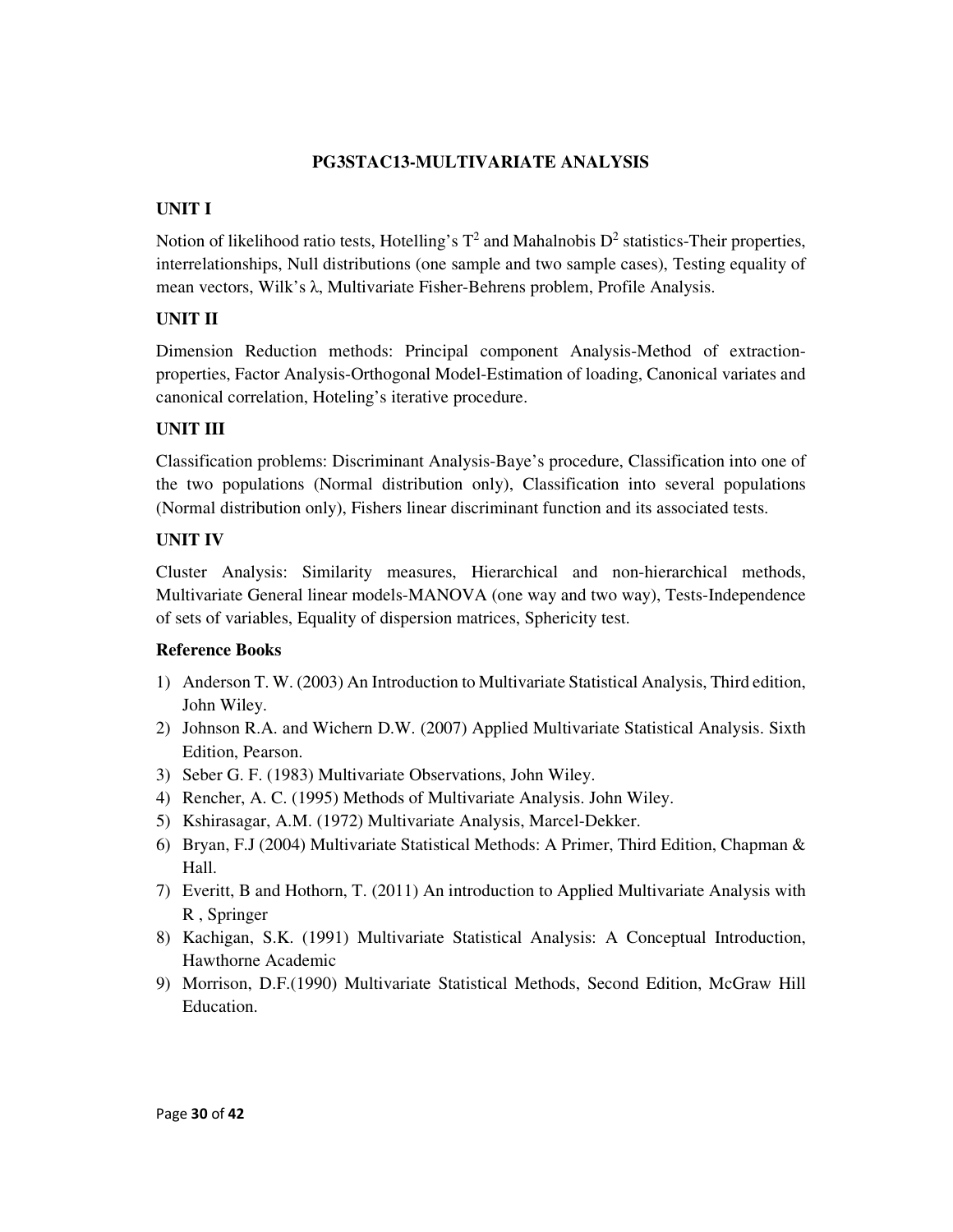## **PG3STAC14-STATISTICAL COMPUTING USING SPSS**

Basics of SPSS

Applications of topics covered in the following papers

- 1. PG3STAC11 : TESTING OF HYPOTHESIS
- 2. PG3STAC12 : DESIGN OF EXPERIMENTS
- 3. PG3STAC13 : MULTIVARIATE STATISTICAL ANALYSIS

**Evaluation**: 9 numerical questions, each having 16 marks, are to be asked. The student is expected to answer 5 questions. Three questions from each of the above papers must be asked. At least one question from each of the section must be answered. Use of packages R MATLAB or SPSS is allowed for answering the questions in this paper. Examination of 3 hours duration must be conducted in the computer lab under the supervision of an external examiner appointed by the Controller of Examinations.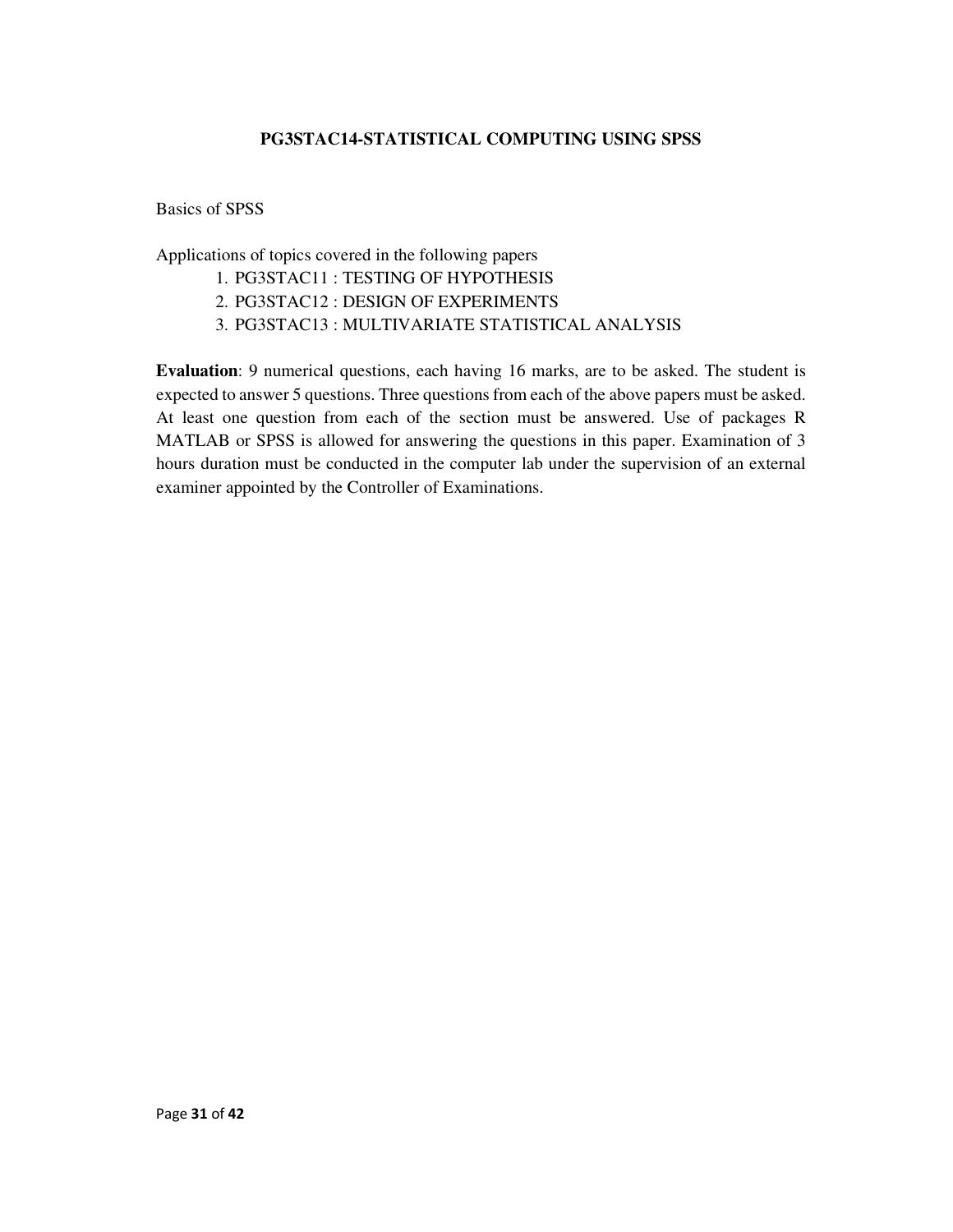## **PG3STAE01-STATISTICAL QUALITY CONTROL**

## **UNIT I**

Meaning and Scope of Statistical process control , Control charts, Basic ideas, designing of control charts for the number of nonconformities and fraction non-conformities, mean charts, Median charts, R-charts, and S-charts, their uses, OC and ARL of control charts. Uses of runs and related patterns of points, Economic design of Shewarts control charts.

#### **UNIT II**

Acceptance sampling for attributes, Single sampling, Double sampling, Multiple and sequential sampling plans, Rectifying inspection, OC and ASN functions, Measuring the performance of these plans.

#### **UNIT III**

Sampling inspection plans. Classification and general properties, Sampling plans by variables: estimation of lot defective and determination of plan parameters in known and unknown variance cases, single specification case. Continuous sampling plans – CSP- 1 and its modifications. Derivation of AOQL for CSP-1.

#### **UNIT IV**

Process capability studies,  $(C_p, C_{pk}, C_{pkm})$ . Control charts with memory - CUSUM charts, EWMA-mean charts, OC and ARL for control charts, Taguchi philosophy of Quality, Total Quality Management ISO standardization.

- 1) Montgomery, D.C. (2012). Introduction to Statistical Quality Control, Seventh edition, Wiley.
- 2) Mittag, H.J. and Rinne, H. (1993) Statistical Methods for Quality Assurance, Chapman & Hall, Chapters 1, 3 and 4.
- 3) Rabbit, J T and Bergle, P.A. The ISO 9000 book, Second Edition, Quality resources, Chapter-I
- 4) Schilling, E.G. (1982) Acceptance Sampling in Quality Control, Marcel Dekker.
- 5) Duncan, A.J. (1986) Quality control and Industrial Statistics.
- 6) Grant E.L. and Leaven Worth, R.S. (1980) Statistical Quality Control, McGraw Hill.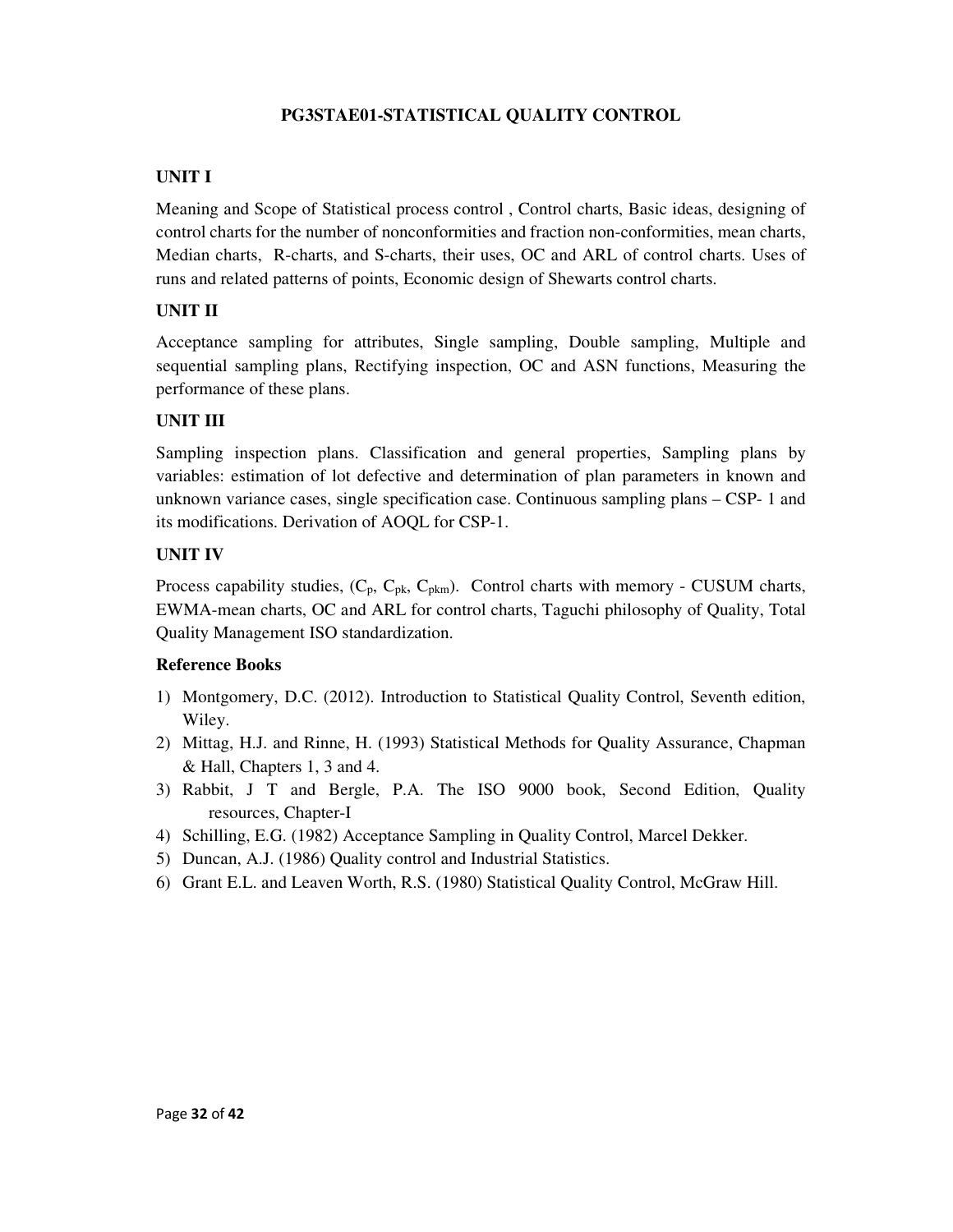## **PG3STAE02-SURVIVAL ANALYSIS**

## **UNIT I**

Basic Quantities and Models - Survival function, Hazard function, Mean residual life function and Median life, Common Parametric Models for Survival Data; Censoring and Truncation - Right Censoring, Left or Interval Censoring, Truncation, Likelihood Construction for Censored and Truncated Data

## **UNIT II**

Nonparametric Estimation of a Survivor Function and Quantiles, The Product-Limit Estimator, Nelson-Aalen Estimator, Interval Estimation of Survival Probabilities or Quantiles, Asymptotic Properties of Estimators, Descriptive and Diagnostic Plots, Plots Involving Survivor or Cumulative Hazard Functions, Classic Probability Plots, Estimation of Hazard or Density Functions, Methods for Truncated and Interval Censored Data, Left-Truncated Data, Right-Truncated Data, Interval-Censored Data.

## **UNIT III**

Semiparametric Proportional Hazards Regression with Fixed Covariates - Coding Covariates, Partial Likelihoods for Distinct-Event Time Data, Partial Likelihoods when Ties are present, Local Tests, Discretizing a Continuous Covariate, Model Building using the Proportional Hazards Model, Estimation for the Survival Function; Introduction to Time-Dependent Covariates; Regression Diagnostics :- Cox-Snell Residuals for assessing the fit of a Cox Model, Graphical Checks of the Proportional Hazards Assumption, Deviance Residuals, Checking the Influence of Individual Observations

## **UNIT IV**

Inference for Parametric Regression Models - Exponential, Gamma and Weibull Distributions, Nonparametric procedure for comparison of survival function, Competing risk models – Basic Characteristics and Model Specification

- 1) Klein J.P. and Moeschberger M.L. (2003) Survival Analysis Techniques for censored and truncated data, Second Edition, Springer-Verlag , New York,
- 2) Lawless J.F (2003) Statistical Models and Methods for Lifetime Data, Second Editon, John Wiley & Sons
- 3) Kalbfleisch J.D and Prentice, R.L. (2002) The Statistical Analysis of Failure Time Data, Second Edition, John Wiley & Sons Inc.
- 4) Hosmer Jr. D.W and Lemeshow S (1999) Applied Survival Analysis Regression Modelling of Time to event Data, John Wiley & Sons. Inc. 3. Nelson. W (1982) Applied Life Data Analysis.
- 5) Miller, R.G. (1981) Survival Analysis, John Wiley.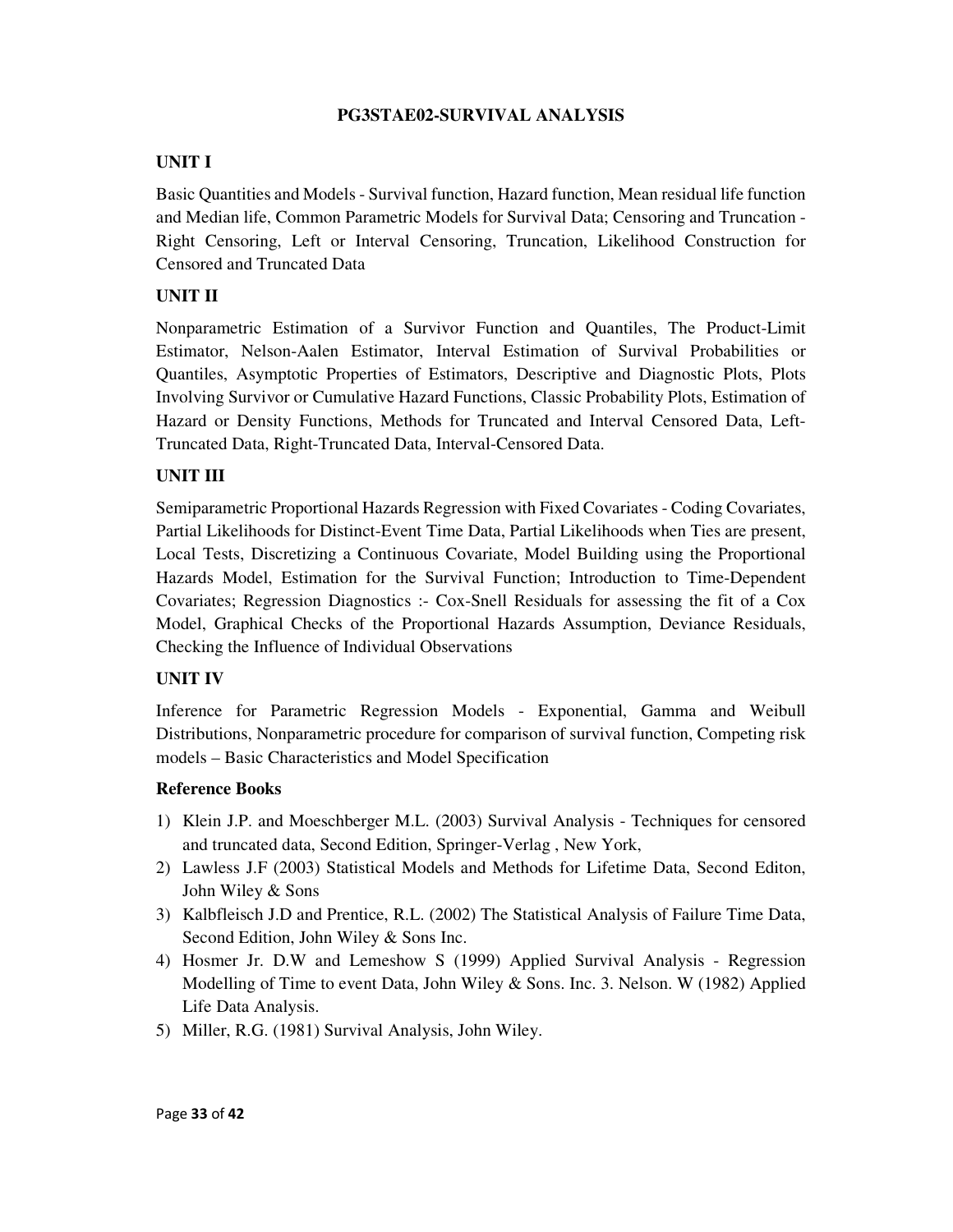#### **PG3STAE03- CATEGORICAL DATA ANALYSIS**

#### **UNIT I**

Categorical variables, Introduction to Binary data, The linear probability models, The logit model, The Probit model, the latent variable approach, the odds ratio, Relarive risks, Sensitivity and specificity, MNemar's test, Binomial response models, log-log models, Likelihood ratio Chi-squared statistic, Log-rate models, Time Hazard models.

## **UNIT II**

Logistic Regression Analysis: Logit Models with Categorical Predictors Logistic Regression models, Deviance, regression diagnostics, Predictions, Interpreting parameters in logistic Regression. Inference for logistic Regression, Multiple logistic regressions, Multinomial logistic regression models.

#### **UNIT III**

Poisson regression: interpretations, regression diagnostics, Predictions**, N**egative binomial regression**,** Proportional hazards regression.

#### **UNIT IV**

Principles of Bayesian statistics, Inference using simulations - Standard distributions,

Understanding Markov Chain Monte Carlo, Metropolis-Hastings algorithm. The Gibbs

sampler and introduction to WinBUGS [Necessary topics from Chapter 1-5 of Ioannis

Ntzoufras (2009)]

- 1) Agresti, A. (1990) Categorical Data Analysis. New York: John Wiley
- 2) Agresti, A. (2008) An introduction to categorical Data Analysis|(2nd edn.). New York: John Wiley
- 3) Carlin, B.P. and Louis, T.A. (2000) Bayes and Empirical Bayes Methods for Data Analysis, Second Edition
- 4) Congdon P. (2006) Bayesian Statistical Modelling, Second Edition, John Wiley & Sons, Ltd. ISBN: 0-470-01875-5
- 5) Ntzoufras I. (2009) Bayesian Modeling using WinBUGS John Wiley & Sons Inc.
- 6) Powers D.A. (1999) Statistical methods for Categorical data analysis. Academic press Inc.
- 7) Shewhart, W.A. and Wilks, S.S. (2013) Case Studies in Bayesian Statistical Modelling and Analysis. Wiley.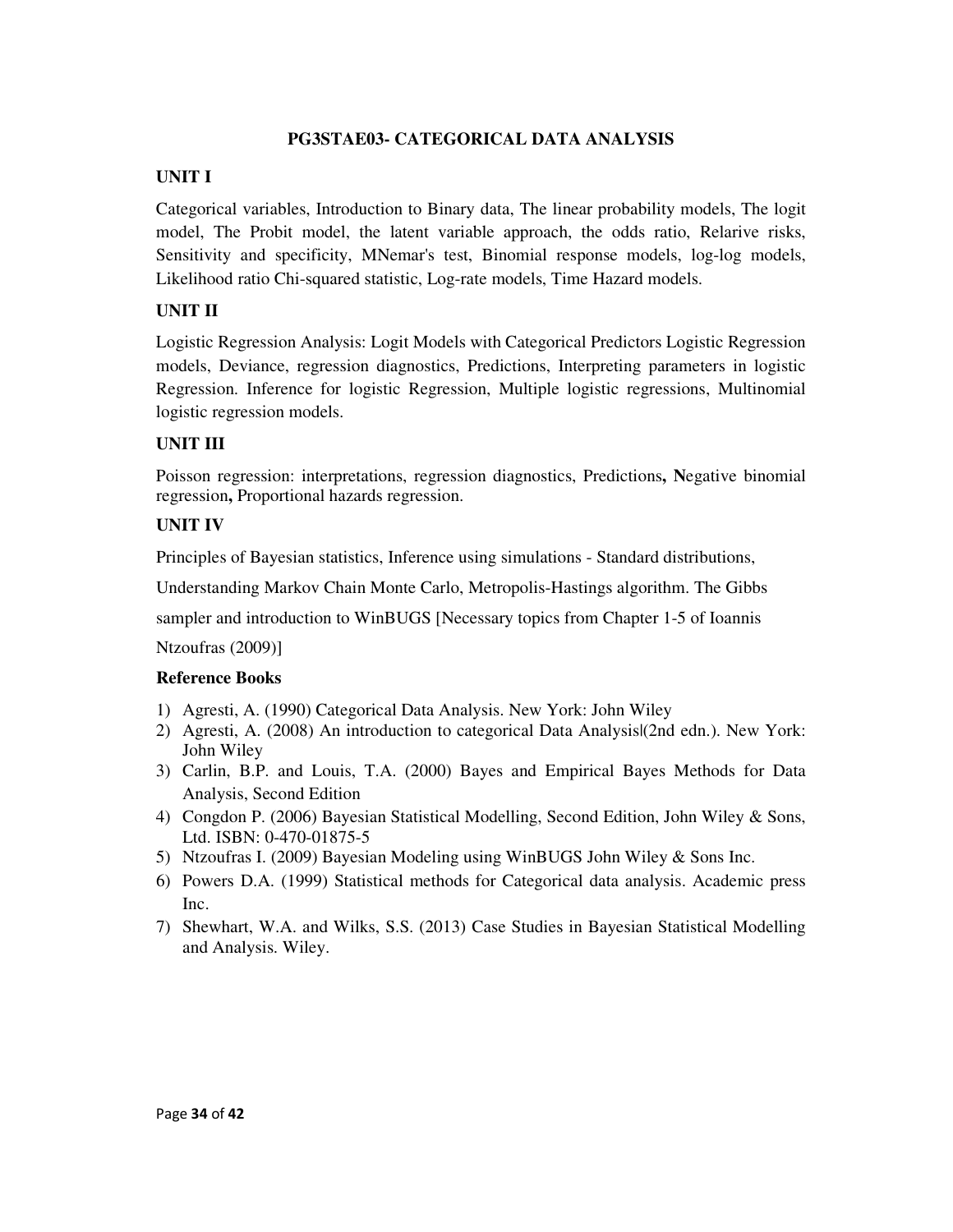## **PG4STAC15-TIME SERIES ANALYSIS**

# **UNIT I**

Time series, Components of time series, Additive and multiplicative models, Estimation and elimination of trend and seasonality, Moving average, Simple Exponential Smoothing, Holt's exponential smoothing, Holt-Winter's exponential smoothing, Forecasting based on smoothing.

# **UNIT II**

Time series as a discrete parameter stochastic process, Auto-covariance and auto-correlation functions and their properties, Stationary processes, Wold representation of linear stationary processes, Detailed study of the linear time series models: Autoregressive, Moving Average, Autoregressive Moving Average and Autoregressive Integrated Moving Average models.

# **UNIT III**

Estimation of ARMA models: Yule-Walker estimation for AR Processes, Maximum likelihood and least squares estimation for ARMA Processes. Choice of AR and MA periods, Forecasting using ARIMA models, Residual analysis and diagnostic checking.

# **UNIT IV**

Spectral density of a stationary time series and its elementary properties, Periodogram, Spectral density of an ARMA process. Seasonal ARIMA models (Basic concepts only), ARCH and GARCH models (Basic concepts only).

- 1) Abraham B. and Ledolter J.C. (2005) Statistical Methods for Forecasting, Second edition Wiley.
- 2) Box G.E.P, Jenkins G.M. and Reinsel G.C. (2008) Time Series Analysis: Forecasting and Control, Fourth Edition, Wiley.
- 3) Brockwell P.J and Davis R.A. (2002) Introduction to Time Series and Forecasting Second edition, Springer-Verlag.
- 4) Cryer, J. D. and Chan, K. (2008). Time Series Analysis with Applications in R, Second Edition, Springer-Verlag.
- 5) Shumway, R. H. and Stoffer, D. S. (2011) Time Series Analysis and Its Applications with R Examples, Third Edition, Springer-Verlag.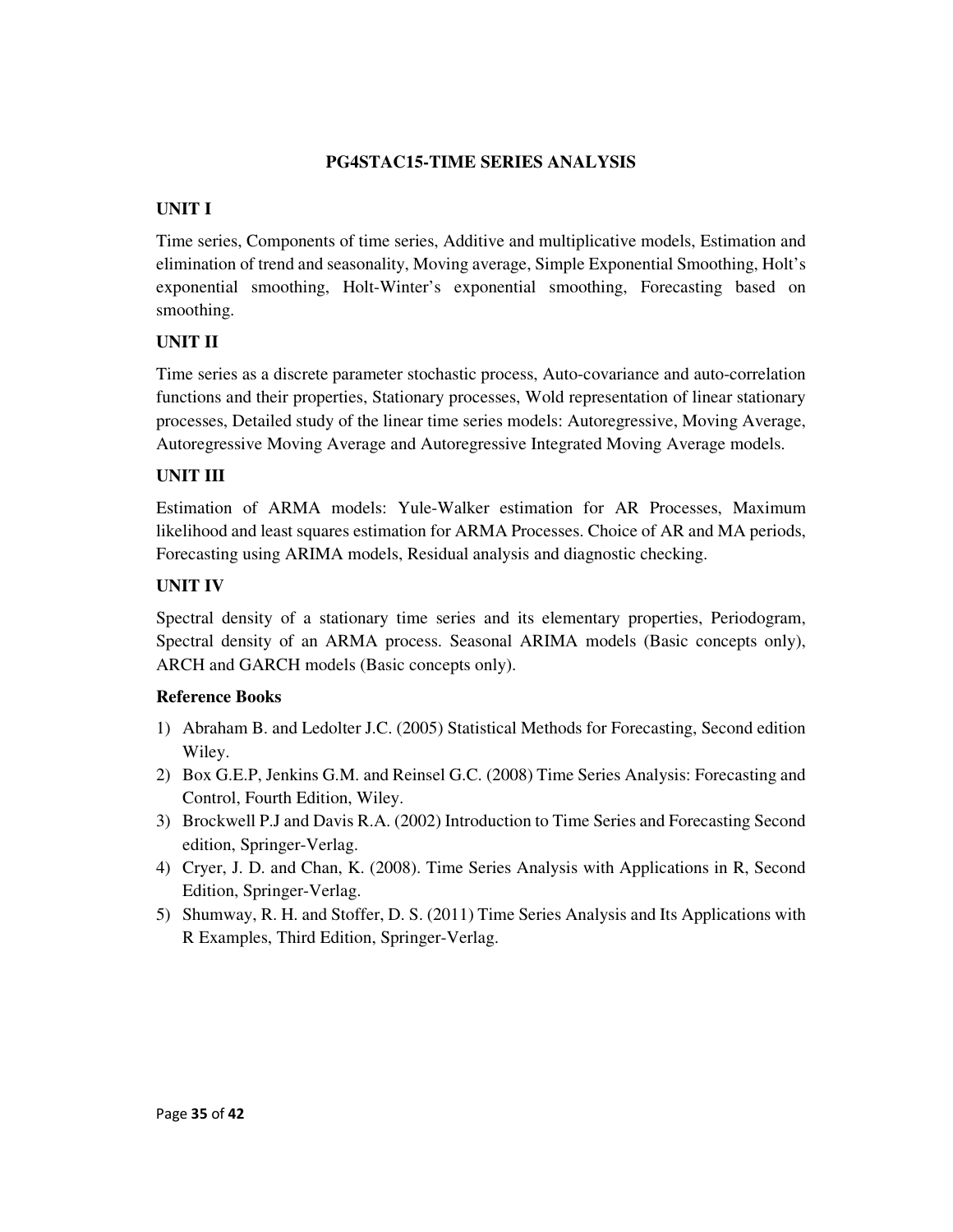## **PG4STAC16-ECONOMETRIC METHODS**

## **UNIT I**

Simple linear regression models, Multiple linear regression models, estimation of the model parameters, tests concerning the parameters, confidence intervals, prediction, use of Dummy variables in regression, polynomial regression models, step-wise regression.

# **UNIT II**

Multicollinearity- consequences, Detection, Farrar-Glauber test, remedial measures. Heteroscedasticity- consequences, Detection, tests, remedial measures Aitken's generalized least square method. Auto-correlation-tests for auto correlation, consequences, and estimation procedures, Errors in variables-consequences, detection, remedial measures, Stochastic regressors. Diagnostics, outlier, Influential observations, Leverage, Non parametric regression basics.

# **UNIT III**

Demand and supply functions, Cobweb model, elasticity of demand, equilibrium of market, indifference curves, Cost Function, Utility, Firms, Marginal analysis of firms, production functions- elasticity of production, homogeneous functions, Cobb-Douglas Production function, constraint maximization of Profit, Revenue, output, input- output analysis-Open and closed system.

## **UNIT IV**

Simultaneous equation models, instrumental variables, recursive models, distributed- lag models identification problems, rank and order condition, methods of estimation- indirect least squares, least variance ratio and two-stage least squares, FIML- methods.

- 1) Allen R.G.D. (2008) Mathematical Analysis for Economists, Aldine Transaction
- 2) Apte P.G. (1990) Text book of Econometrics, Tata Me Graw Hill.
- 3) Damodar N Gujrati, Sangeeth (2007) Basic Econometrics 5<sup>th</sup> Ed., McGraw Hill Education Private Ltd.
- 4) Jeffrey M*.* Wooldridge (2012) Introductory Econometrics: A Modern Approach 5th Edition, South-Western College Pub.
- 5) Johnston J. (1984) Econometric Methods (Third edition), McGraw Hill, New York.
- 6) Koutsoyiannis A. (2008) Modern Microeconomics, Second Edition, Macmillan Press Ltd
- 7) Kutner M. H, Nachtsheim C.J, Neter J and Li W. (2005), Applied Linear Statistical Model, Fifth edition. McGraw Hill
- 8) Montgomery D.C., Peck E.A. and Vining G.G. (2007) Introduction to Linear Regression Analysis, John Wiley, India.
- 9) Theil H. (1982) Introduction to the Theory and Practice of Econometrics, John Wiley.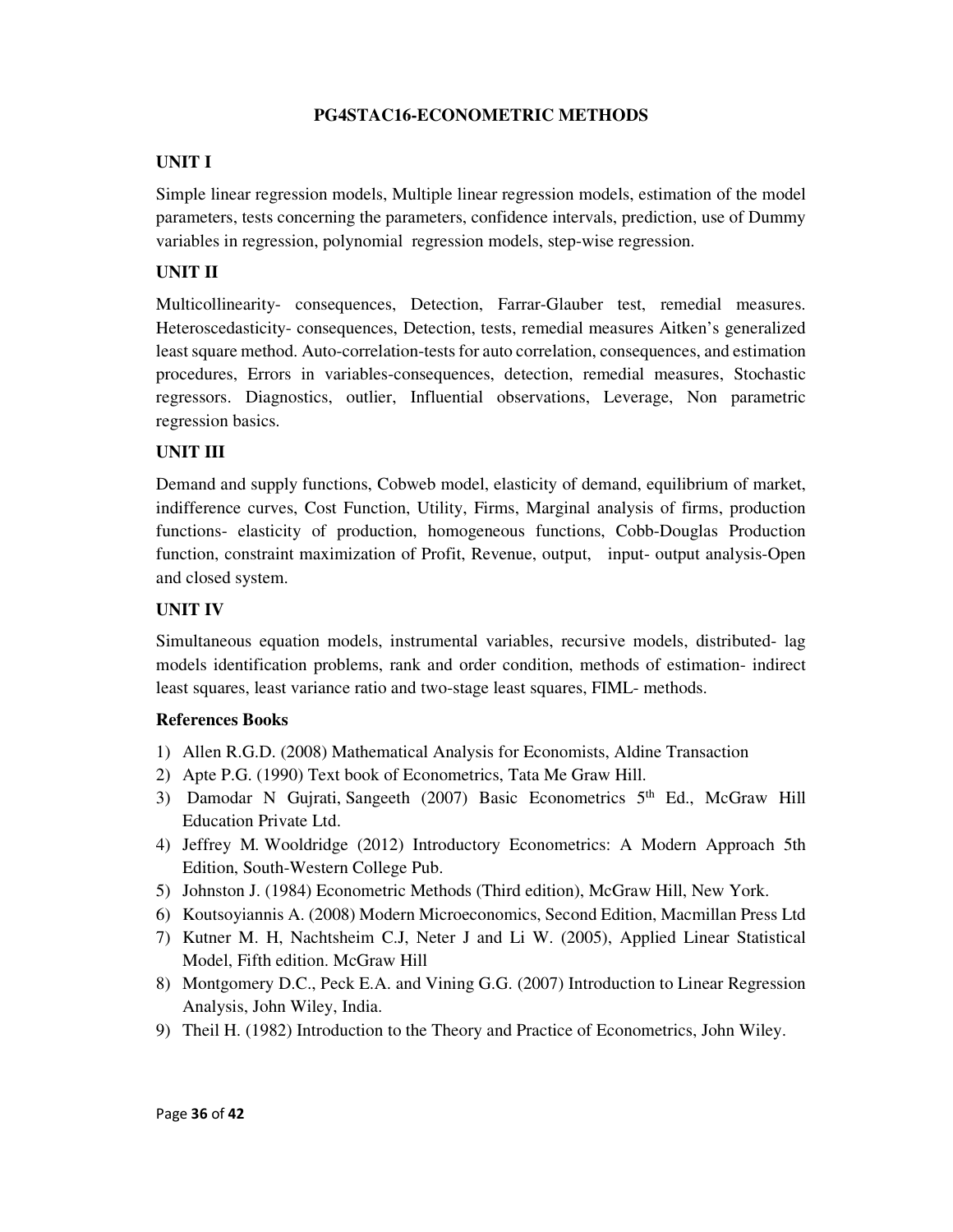#### **PG4STAC17-OPERATIONS RESEARCH**

#### **UNIT I**

Linear programming: convex sets and associated theorems, Simplex method, Artificial variables technique-Big M method, Two phase method; Dual simplex method. Concept of duality and sensitivity analysis, Transportation problems, Assignment problems. Integer Programming Problem (Basic concepts only).

## **UNIT II**

Non-linear programming problem (NLPP): General non-linear programming problem, Dynamic and Quadratic programming, Constrained optimization with equality constraints necessary conditions for a generalized NLPP, sufficient conditions for a general NLPP with one constraint, sufficient conditions for a general problem with  $m$  ( $\lt n$ ) constraints, Constrained optimization with inequality constraints, Kuhn-Tucker conditions for general NLPP with  $m$  ( $\lt n$ ) constraints.

#### **UNIT III**

Inventory models:-Deterministic inventory models -general inventory model, Static economic-order quantity (EOQ) models -classic EOQ model, EOQ with price breaks, multiitem EOQ with storage limitation, Probabilistic inventory models:-Continuous review models "probabilitized" EOQ model, probabilistic EOQ model.

## **UNIT IV**

Theory of Games, Two person zero sum games, fundamental theorem of matrix games, Rectangular games as a Linear programming problem, Dominance property, Graphical Method of solution 2 x n and m x 2 games.

- 1) KantiSwarup, Gupta, P.K. and Man Mohan (2001) Operations Research, Ninth edition, Sultan Chand & Sons.
- 2) Taha H.A. (2007) Operations Research -An introduction, Eighth edition, Prentice-Hall of India Ltd.
- 3) Sharma J.K. (2013) Operations Research: Theory and Applications, Fifth edition,Laxmi Publications-New Delhi.
- 4) Gass S.I. (1985) Linear Programming -methods and applications, Fifth edition, McGraw Hill, USA,
- 5) Ravindran A, Philips D.T and Soleberg J.J. (1997) Operation Research-Principles and Practice, John Wiley & Sons.
- 6) Sinha, S.M. (2006) Mathematical programming theory and methods, Elsevier, a division of Reed Elsevier India Pvt. Ltd., New Delhi.
- 7) Paneerselvam, R. (2008) Operations Research, Second edition, Prentice Hall of India Pvt. Ltd., New Delhi.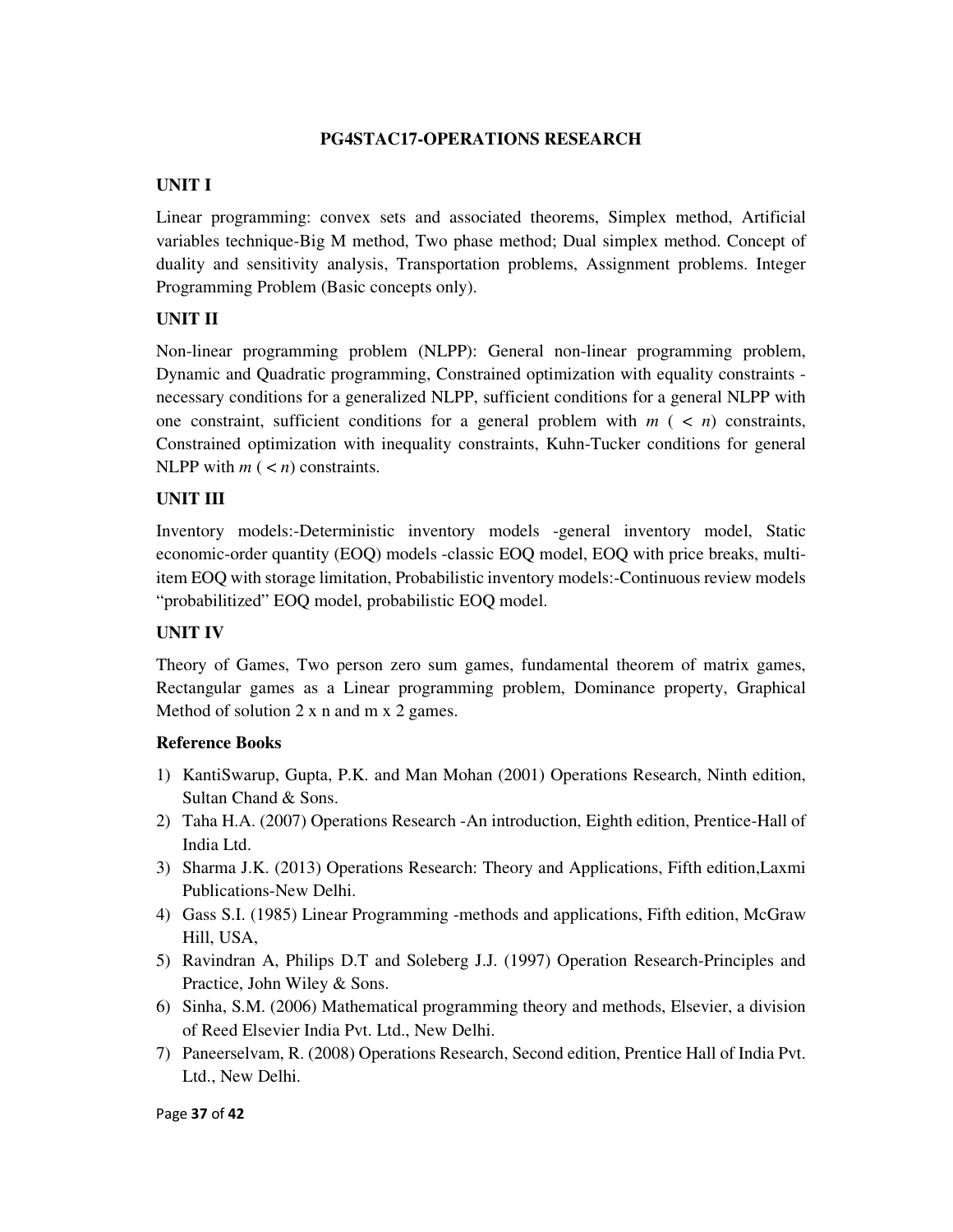## **PG4STAC18-STATISTICAL COMPUTING USING SAS**

Basics of SAS Programming

Applications of topics covered in the following papers

- 1. PG4STAC15: TIME SERIES ANALYSIS
- 2. PG4TA4C16: ECONOMETRIC METHODS
- 3. PG4TA4C17: OPERATIONS RESEARCH

**Evaluation**: 9 numerical questions each having 16 marks are to be asked. The student is expected to answer 5 questions. Three questions from each of the above papers must be asked. At least one question from each of the section must be answered. Use of packages R, SPSS, MATLAB/SAS is allowed for answering the questions in this paper. Examination of 3 hours duration must be conducted in the computer lab under the supervision of an external examiner appointed by the Controller of Examinations.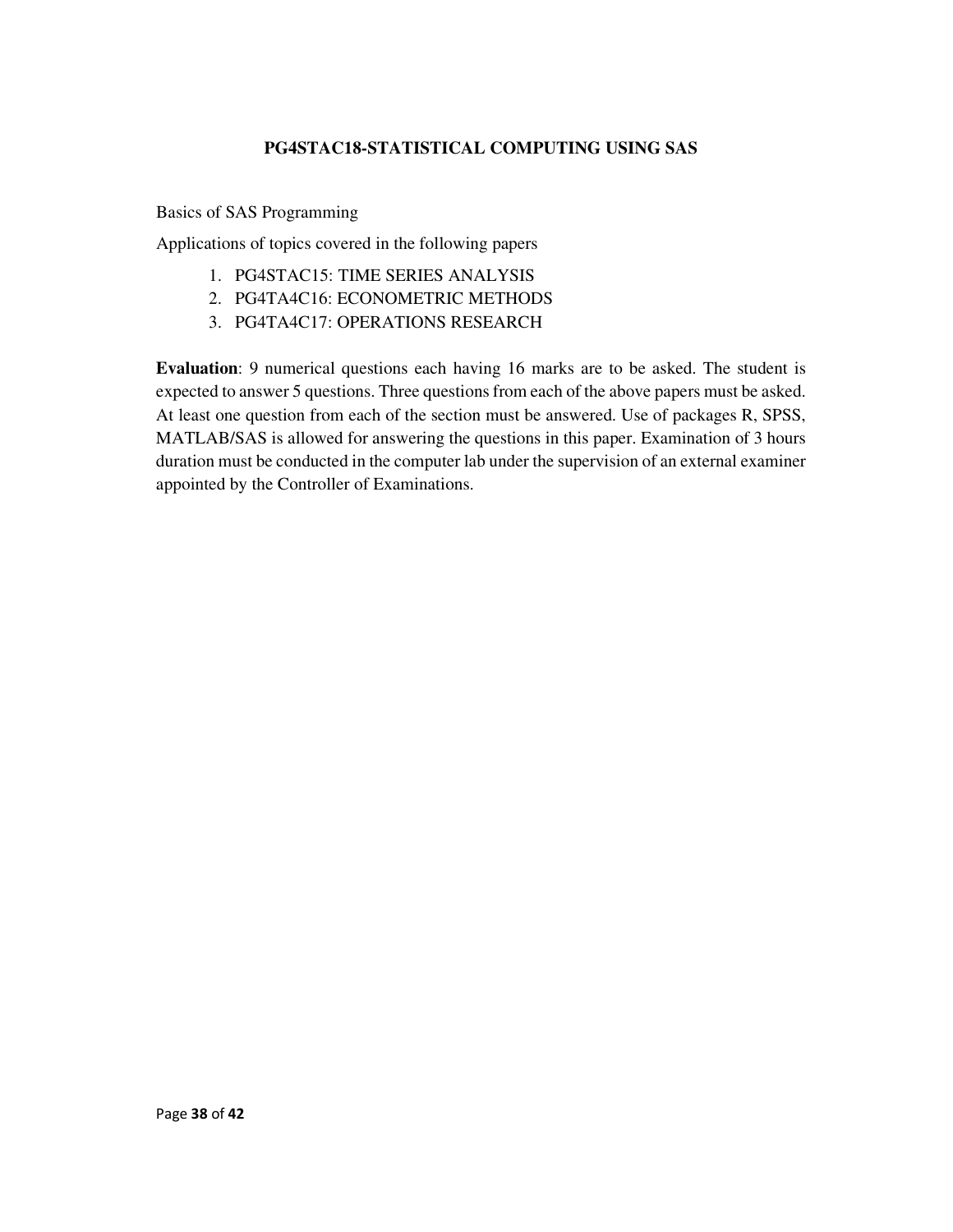#### **PG4STAE04: POPULATION DYNAMICS**

## **UNIT I**

Sources of mortality data-mortality measures-ratios and proportions, crude mortality rates, specific rates- standardization of mortality rates, direct and indirect methods, gradation of mortality data, fitting Gompertz and Makeham curves.

# **UNIT II**

Life tables-complete life table-relation between life table functions, abridged life tablerelation between abridged life table functions, construction of life tables, Greville's formula, Reed and Merrell's formula- sampling distribution of life table functions, multivariate pgf – estimation of survival probability by method of MLE.

## **UNIT III**

Fertility models, fertility indices-relation between CBR,GFR,TFR and NRR stochastic models on fertility and human reproductive process, Dandekar's modified binomial and Poisson models, Brass, Singh models-models for waiting time distributions, Sheps and Perrin model.

# **UNIT IV**

Population growth indices, logistic model, fitting logistic, other growth models, Lotka's stable population, analysis, quasi stable population, effect of declining mortality and fertility on age structure, population projections, component method-Leslie matrix technique, properties of time independent Leslie matrix-models under random environment

- 1) Biswas S (1988) Stochastics processes in Demography and applications, Wiley Eastern.
- 2) Biswas S (2007) Applied Stochastic Processes-A Biostatistical and Population Oriented Approach, Second Edition, New Central Book Agency.
- 3) Keyfitz N (1977) Applied Mathematical Demography A Wiley Interscience publication.
- 4) Pollard J.H (1975) Mathematical Models for the growth of Human population, Cambridge University Press.
- 5) Ramkumar R (1986) Technical Demography, Wiley Eastern.
- 6) Srinivasan K (1970) Basic Demographic Techniques and Applications.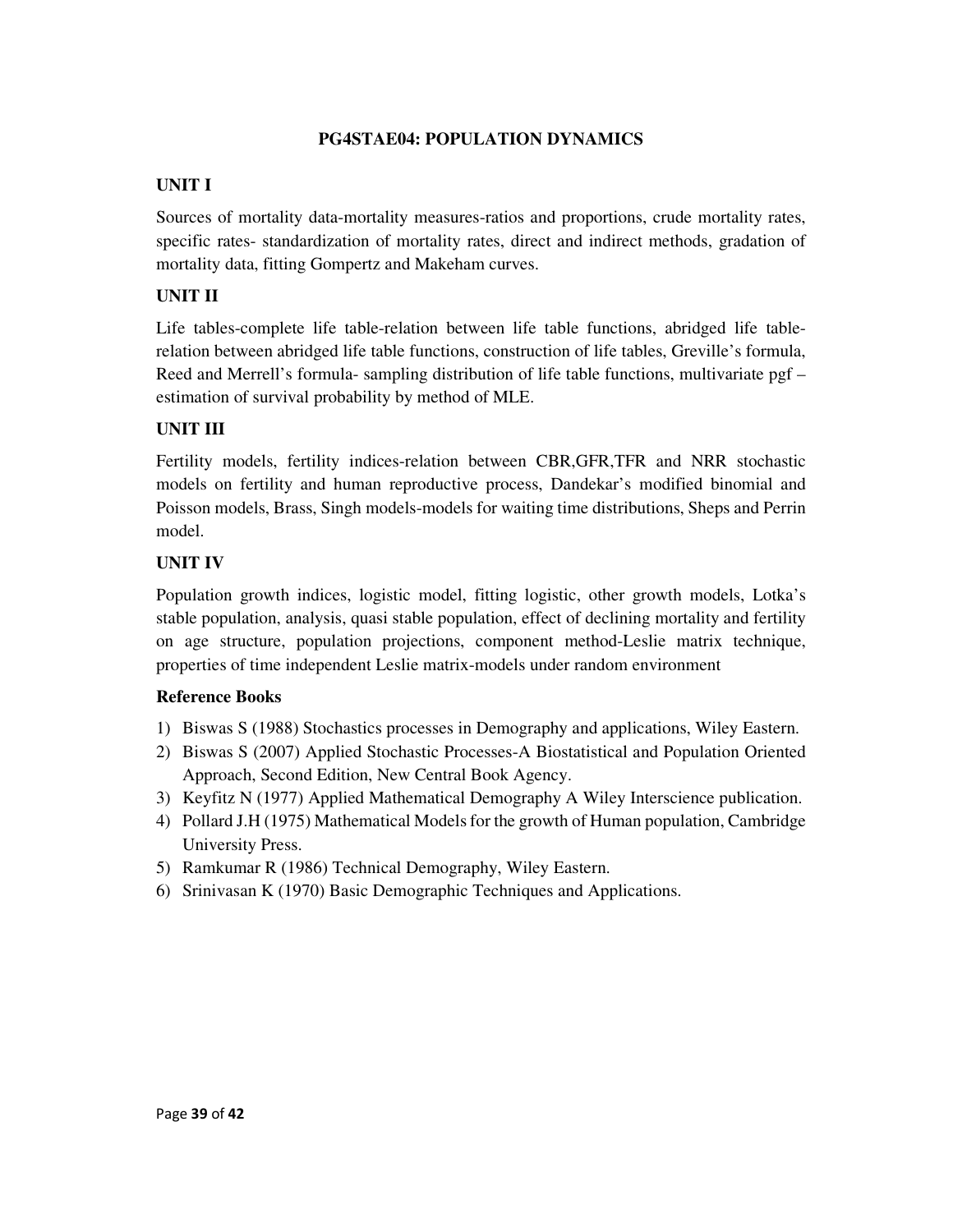## **PG4STAE05-RELIABILITY MODELING AND ANALYSIS**

# **UNIT I**

Reliability function, hazard rate and mean residual life function, one-one correspondence of these functions, Study of life time models viz, exponential, Weibull, Lognormal, Pareto, Gamma, Makeham, Reliegh distributions. Reliability concepts in the discrete time. Extension to higher dimensions (Basic concepts only).

## **UNIT II**

Series and parallel systems, k out of n systems and its reliability, coherent systems, reliability of coherent systems, cuts and paths, bounds on system reliability.

## **UNIT III**

Notions of ageing; increasing failure rate (IFR), increasing failure rate average (IFRA), new better than used (NBU), decreasing mean residual life (DMRL) and new better than used in expectation (NBUE), classes and their duals; loss of memory property of the exponential distribution, closures of these classes under formation of coherent systems, convolutions and mixtures.

## **UNIT IV**

Reliability estimation using MLE - Exponential, Weibull and Gamma distributions based on censored and non-censored samples, Kaplan-Meier estimator of the reliability function, Stress-strength models- reliability and its estimation.

## **Reference Books**

- 1) Barlow R.E. and Proschan F. (1965) Mathematical Theory of Reliability, Wiley, New York.
- 2) Sinha S. K. (1986) Reliability and Life Testing, Wiley Eastern.
- 3) Barlow R.E. and Proschan F. (1985) Statistical Theory of Reliability and Life Testing, Holt Rinehart and Winston, New York.
- 4) Rao S.S. (1992) Reliability-based design, McGraw Hill, New York.
- 5) Lai C.D and Xie M. (2006) Stochastic ageing and dependence in reliability, Springer.

## **PG4STAE06-ACTUARIAL STATISTICS**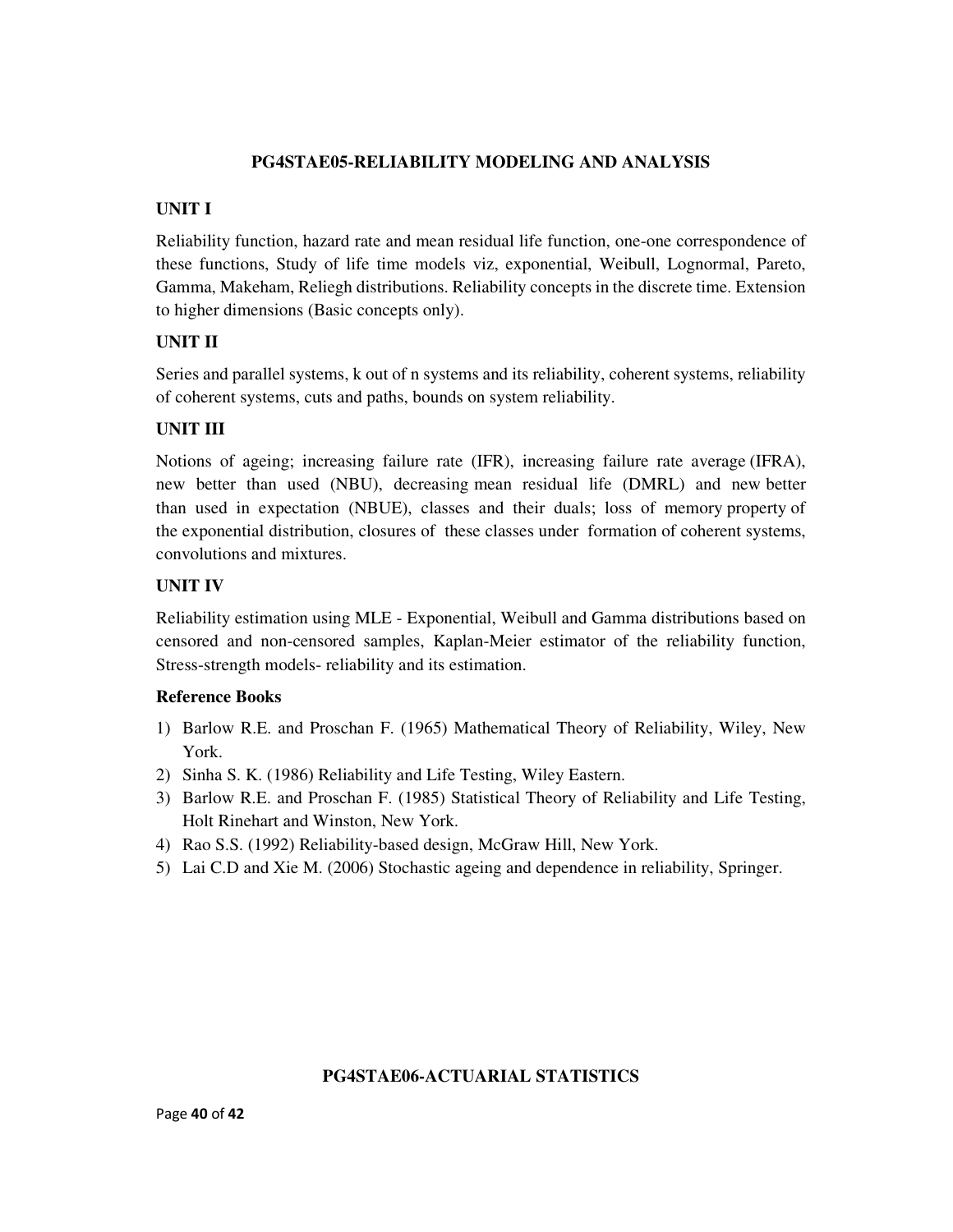## **UNIT I**

Actuarial Science Introduction, Insurance Companies as Business Organizations, meaning of loss, peril, hazard and proximate cause in insurance, Costs and benefits of insurance to society Concept of Risk; Future Lifetime Distribution and Life Tables – Future Lifetime Random Variable, Curate Future Lifetime, Assumptions for Fractional Ages, Select and Ultimate Life Tables.

## **UNIT II**

Actuarial Present Values or Benefit in Life Insurance Products – Compound Interest and Discount Factor, Benefit Payable at the Moment of Death, Benefit Payable at the End of Year of Death, Relation between A and  $\overline{A}$ .

## **UNIT III**

Annuities – Annuities Certain, Continuous Life Annuities, Discrete Life Annuities, Life Annuities with monthly Payments; Premiums – Loss at Issue Random Variable, Fully Continuous Premiums, Fully Discrete Premiums, True monthly Payment Premiums, Gross Premiums.

## **UNIT IV**

Fully continuous Reserves, Fully Discrete Reserves: Multiple Life Contracts-Joint Life Status, Last Survivor Status.

## **Reference Books**

- 1) Deshmukh, S.R. (2009) Actuarial Statistics An Introduction using R, University Press (India) Pvt Ltd., Hyderabad,
- 2) Daykin, C.D, Pentikainen,T. et al, Practical Risk Theory of Acturies, Chapman and Hill .
- 3) Promislow, S.D (2006) Fundamentals of Actuarial Mathematics, John Wiley. Chapters 2-11 &14
- 4) Neill, A (1977) Life Contingencies, Heinemann , London.
- 5) King,G. Institute of Actuaries Text Book. Part 11, Second Edition, Charles and Edwin Layton, London.
- 6) Donald D.W.A.(1970) Compound Interest and Annuities, Heinemann, London.
- 7) Jordan, C.W.Jr.(1967) Life Contigencies, Second Edition, Chicago Society of Actuaries.
- 8) Spurgeen, E.T. Life Contigencies, 3rd Edition, Cambridge University Press.
- 9) Benjamin, B. and Pollard, J.H.(1980) Analysis of Mortality and other Actuarial Statistics, Second Edition, Heinemann, London.
- 10) Freeman,H.(1960) Finite Differences for Actuarial Students, Cambridge University Press.
- 11) Biandt-Johnson, R.C.and Johnson ,N.L(1980) Survival Models and Data Analysis, John Wiley

#### **PG4STAE07-OFFICIAL STATISTICS**

Page **41** of **42**